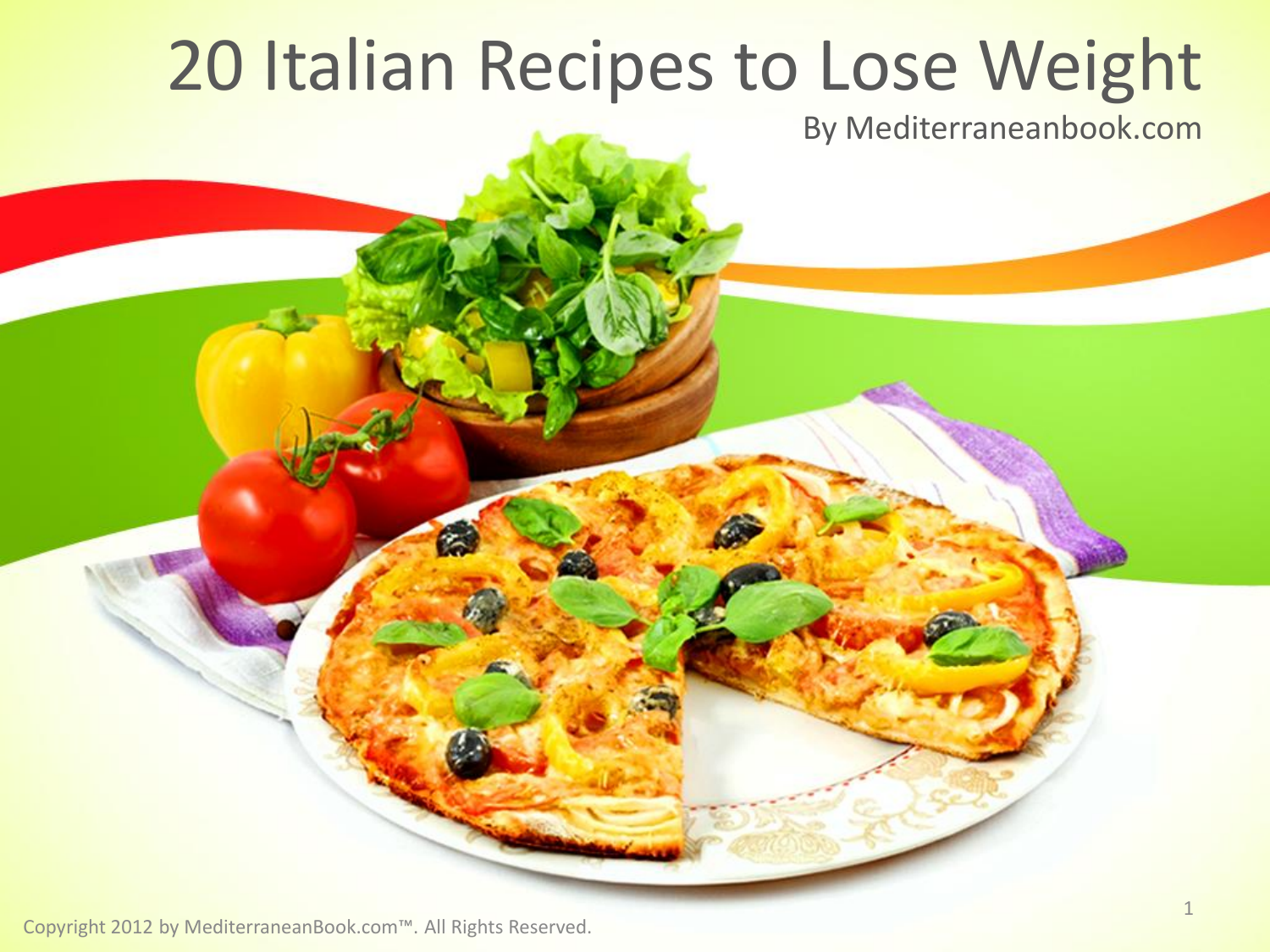### Introduction

Before we get started with the Mediterranean diet ecookbook, you are probably wondering if this type of lifestyle is really going to help you with weight loss and increase your overall health.

I am proof that it does, and there are many **testimonials from readers** of our newsletter that have wonderful success stories about the quality of the Mediterranean lifestyle as well.

Changing my lifestyle made that possible, and it may help to change your life, as well.

Copyright 2012 by MediterraneanBook.com™. All Rights Reserved. 2

*"At the age of 51 I found myself overweight and needing to lose around 21lbs. I had tried the South Beach Diet but found it too restrictive. I lost 12lbs doing this diet on the first stage but when I went on to the 2nd stage I put it all back on.*

*I found the Mediterranean diet website and found it really interesting; The food plans are really easy to follow. I have very rarely felt hungry and sometimes have a double take on what I have to eat some days as it looks too much but its correct.*

*I have lost 9lbs in four weeks and am going to continue doing the first stage until I have reached my own target weight, I feel good and my clothes feel much better on me, (not bulging at the seams) I am enjoying the variety of healthy foods on the plan which includes fish, pasta, bread, fruit, vegetables, cheeses and lots of olive oil.*

*This is a diet I will definitely stick to as I want to eat healthy, maintain my weight and make this a way of eating for the rest of my life. I have no reservations about recommending this way of eating to anyone. "*

#### Mary Thomson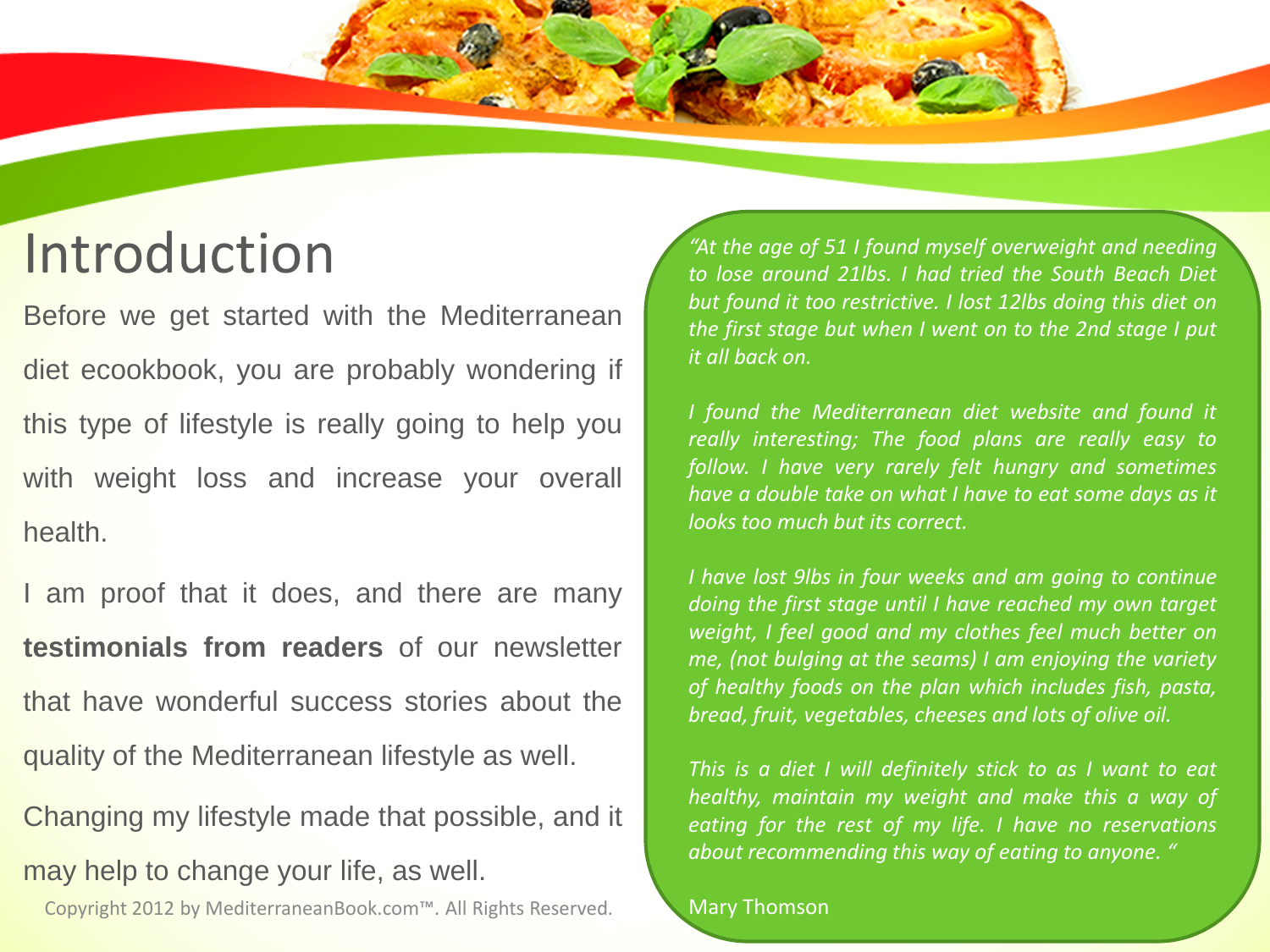### Mediterranean Style Brownies

#### **Ingredients:**

(Makes 22 brownies)

- 9 Oz 70% Dark Chocolate
- 1 Tsp Baking Soda
- 2 Oz. Nuts
- 1/2 Cup Extra Virgin Olive Oil
- 1/2 Cup Soy Milk
- 2 Tbsp Brown Sugar
- 2 Cup Whole Wheat flour

#### **Directions:**

- 1. Melt the chocolate in a double boiler and add the oil. Work it all with a whisk, until creamy
- 2. In another bowl, mix the flour, sugar, chopped nuts and baking soda.
- 3. Combine ingredients in 1) with the ones in 2) and add slowly the soy istency should be
- 4. Pour a little oil in a pan (to prevent sticking) and pour in the mixture.
- 5. Level the surface and bake at 350 F for 35/45 minutes.
- 6. When the cake is ready, cut into 1.5 Oz. squares

| milk to make the mixture more fluid. (Note: The consi     |
|-----------------------------------------------------------|
| neither too thin nor too thick)                           |
| Pour a little oil in a pan (to prevent sticking) and pour |
| Level the surface and bake at 350 F for 35/45 minutes     |
| When the cake is ready cut into 1 5 Oz squares            |

**Nutritional Facts** 

Calories 173

Carbs 15

Fiber 3

Fat 12

Protein 3

**Gr.**

**(Per Serving)**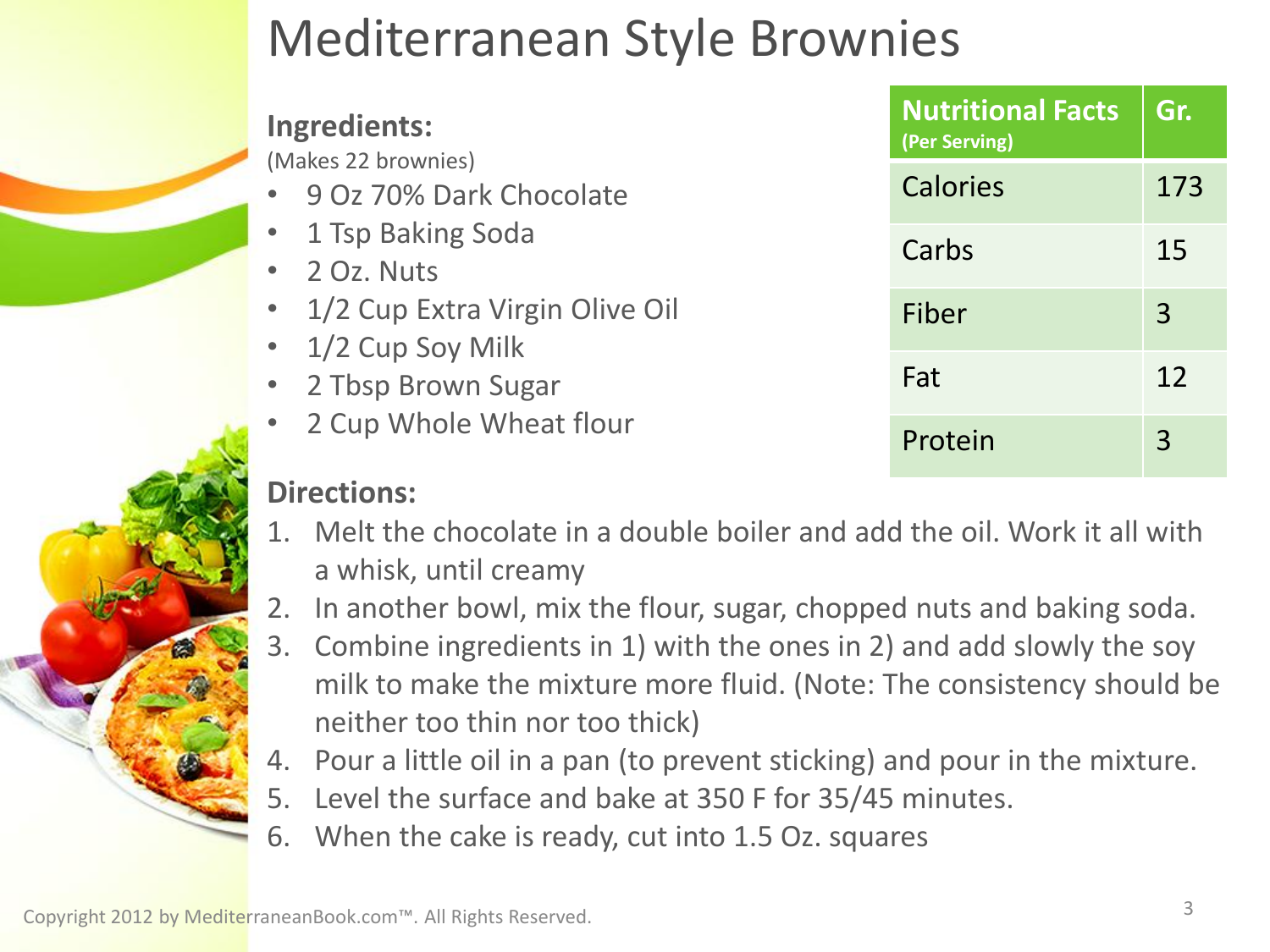### Mediterranean Pancake

(Preparation time: 5 minutes Cooking time: 15 minutes)

#### **Ingredients:**

(Makes 8 servings)

- 1 1/2 cups whole wheat flour
- 3 1/2 teaspoons baking powder
- 1 teaspoon salt
- 1 tablespoon raw cane sugar (Optional)
- 1 1/4 cups soy milk
- 1/4 cup applesauce, mashed banana, or a mixture of both
- 2 1/2 tablespoons olive oil

#### **Directions:**

- 1. In a mixing bowl, sift together the whole wheat flour, baking powder, salt, and raw cane sugar. Make a well in the center and set aside.
- 2. In another bowl, combine the soy milk, applesauce or banana, and olive oil and mix well.
- 3. Pour wet ingredients into dry ingredients and mix until just combined. The batter may have lumps.
- 4. Spray a griddle or frying pan with cooking spray or oil and heat over medium high heat. Pour approximately 1/4 cup of batter onto the hot pan for each pancake.
- 5. Cook until edges look dry and bubbles appear on the surface.
- 6. Flip over and cook until browned.
- 7. Serve hot, with fruit topping.

| <b>Nutritional Facts</b><br>(Per Serving) | Gr. |
|-------------------------------------------|-----|
| Calories                                  | 145 |
| Carbs                                     | 21  |
| Fiber                                     | 3   |
| Fat                                       | 5.4 |
| Protein                                   |     |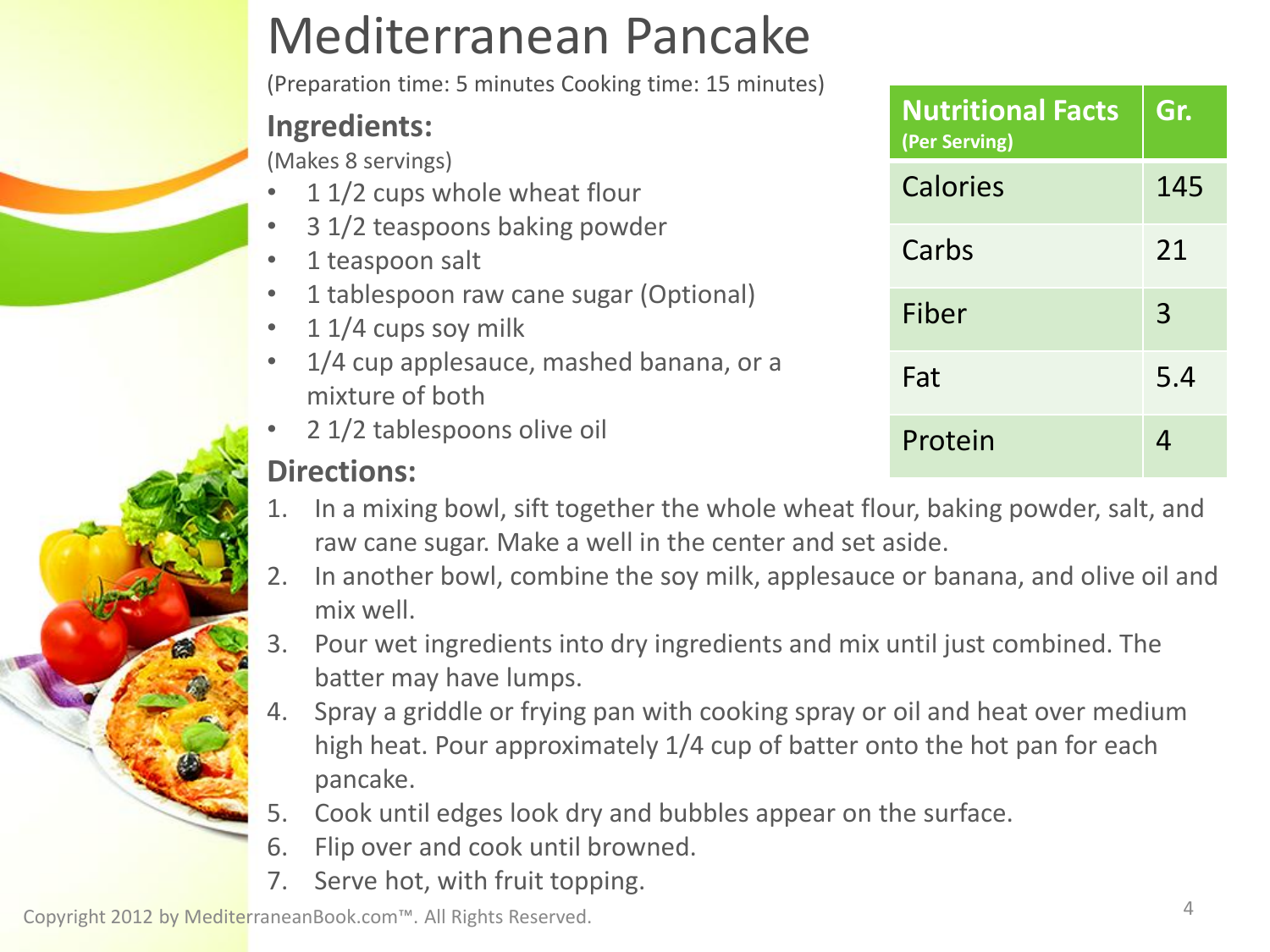## Whole Wheat Biscuits

(Preparation time: 20 minutes Cooking time: 12 minutes)

#### **Ingredients:**

(Makes 12 servings)

- 2 cups of whole wheat flour
- 1 tbs. baking power
- $1/4$  tsp. salt
- 3/4 cup dry soy, almond or oat milk
- 1/3 cup olive oil

#### **Directions:**

- 1. Preheat oven to 450 degrees F.
- 2. In a medium sized mixing bowl stir together all of the ingredients save the olive oil. Then, sprinkle in the olive oil a bit at a time. Toss and mix with a fork until the dry ingredients are moistened.
- 3. Turn the dough out on a lightly floured surface. Then, with floured hands knead the dough, folding about a dozen times until it's smooth. With hands or rolling pin roll the dough till it's about a 1/2 inch thick. Flour a two and a half inch biscuit cutter and use to cut out the biscuits.
- 4. Place the biscuits about an inch apart on an ungreased cookie sheet. Bake for 10 to 12 minutes or until golden. Then, remove the biscuits from the cookie sheet and serve hot.

| <b>Nutritional Facts</b><br>(Per Serving) | Gr. |
|-------------------------------------------|-----|
| Calories                                  | 100 |
| Carbs                                     | 15  |
| Fiber                                     | 3   |
| Fat                                       | 6   |
| Protein                                   |     |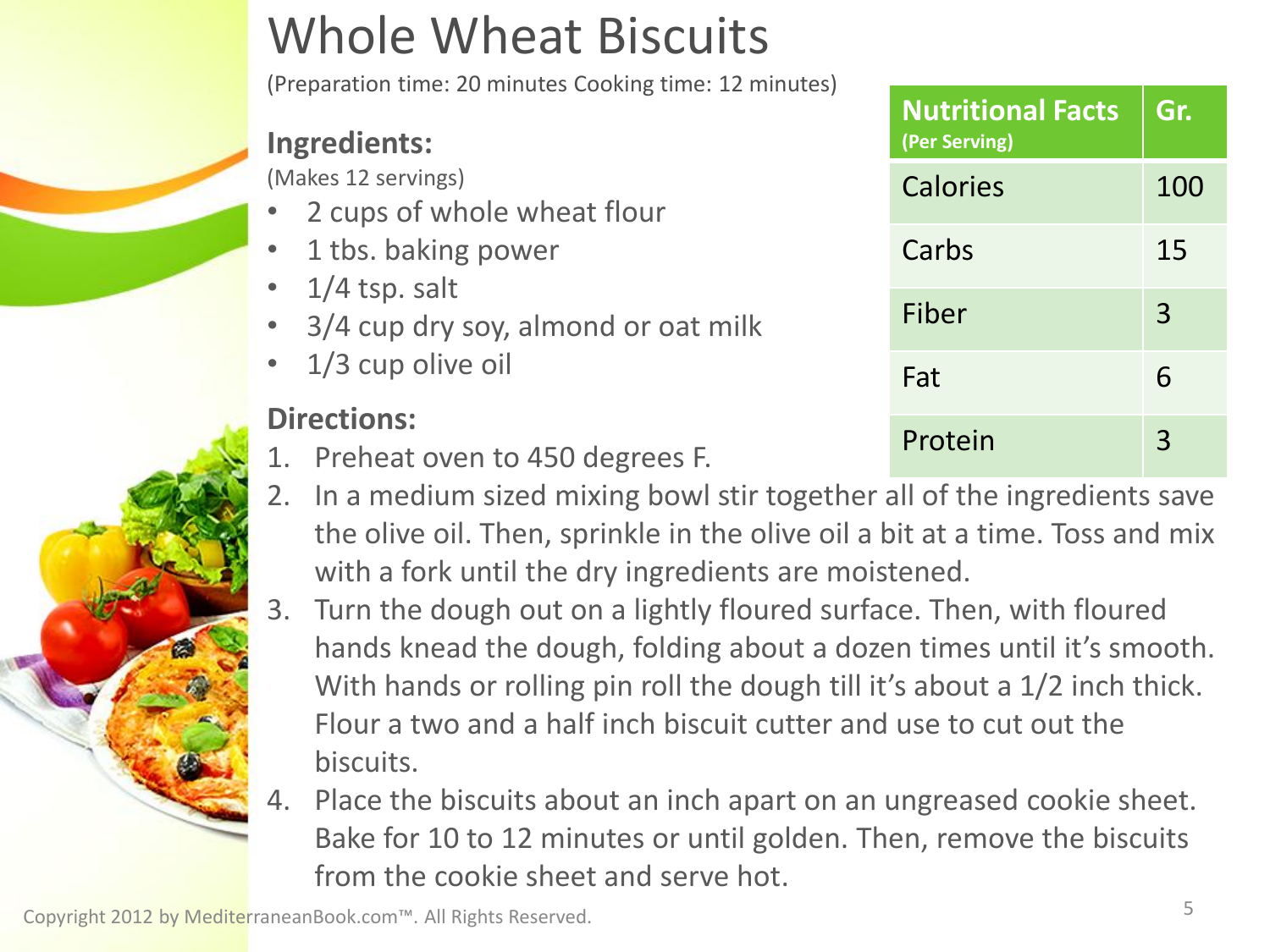### Refreshing Smoothie

(Preparation time: 20 minutes )

#### **Ingredients:**

(Makes 2 servings)

- 1 Cup black seedless grapes
- 1 Cup green seedless grapes
- 1 Cup strawberries
- 1 Medium ripe banana
- $\frac{1}{2}$  Cup plain yogurt
- 1 Tbsp honey
- $\frac{1}{2}$  Cup ice (Optional)

- 1. Rinse your fruit thoroughly.
- 2. Place the fruit in a blender and mix on high until all of the fruits are well blended.
- 3. Add the yogurt and honey (and ice).
- 4. Blend again and enjoy.

| <b>Nutritional Facts</b><br>(Per Serving) | Gr.           |
|-------------------------------------------|---------------|
| Calories                                  | 209           |
| Carbs                                     | 48            |
| Fiber                                     | 4             |
| Fat                                       | $\mathcal{P}$ |
| Protein                                   | 5             |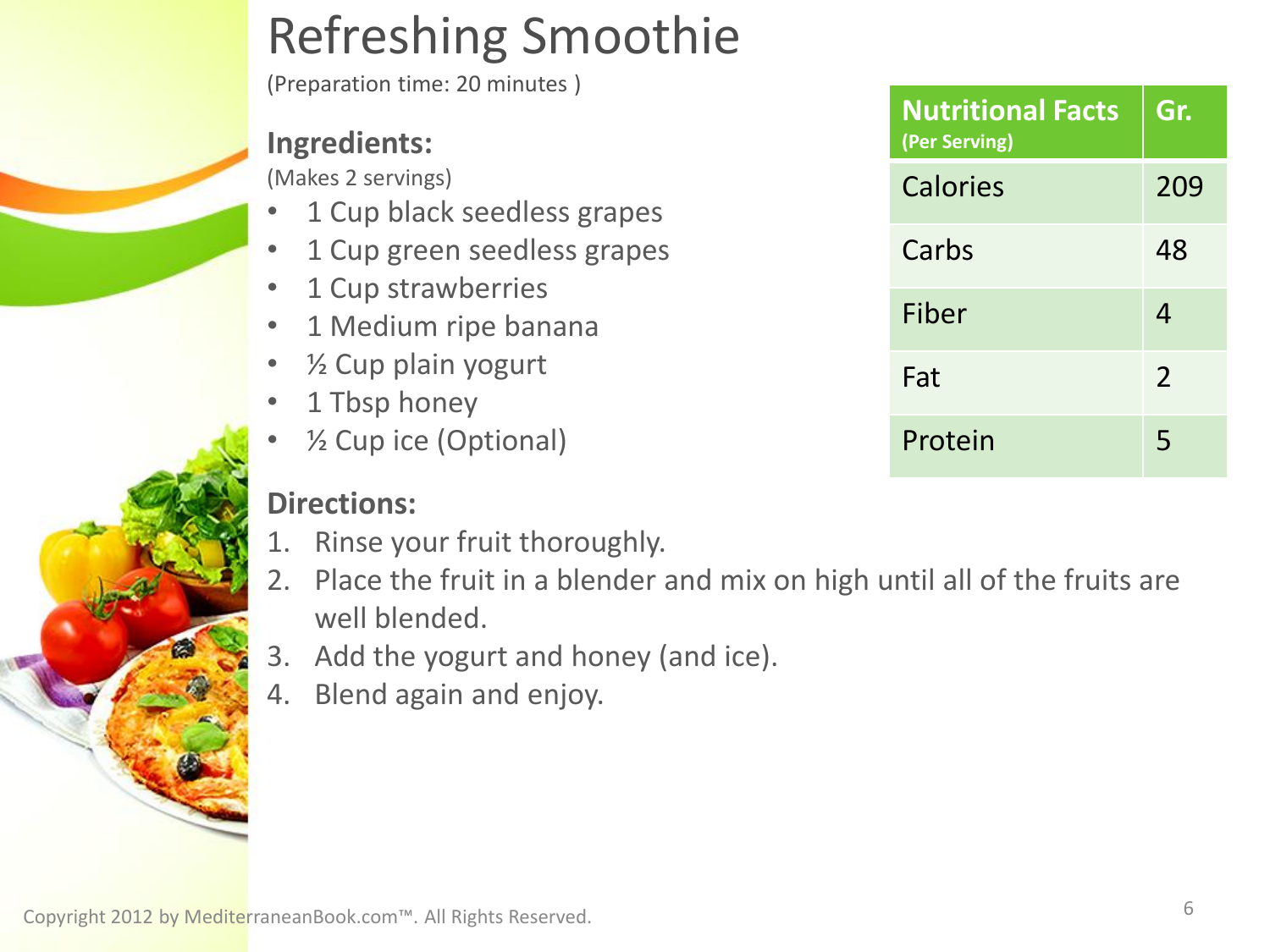### Mediterranean Pasta Salad

(Preparation time: 20 minutes Cooking time: 15 minutes)

#### **Ingredients:**

(Makes 6 servings)

- 1 cup whole wheat pasta
- 1 cup fresh spinach leaves, stems removed
- ¼ cup kalamata olives, pitted and halved
- 1 cup roma or vine-ripened tomato, diced
- 1 cup orange and yellow sweet peppers, diced
- ¼ cup toasted Mediterranean pine nuts
- 1 T garlic
- 2 T extra virgin olive oil
- sea salt and cracked pepper to taste
- Optional: balsamic for sweeter pasta salad, avocado oil to add richness

- 1. Bring lightly salted water to boil. Add pasta and cook until al dente or according to package directions.
- 2. While the pasta is cooking, chop tomatoes and peppers, halve the pitted olives, and remove the stems from the spinach leaves. Combine the vegetables in a large bowl. Carefully drain the pasta and pour over the vegetables while still warm to allow the spinach to wilt slightly.
- 3. Using a small skillet, lightly toast pine nuts until golden brown, being careful not to burn them. Add garlic, olive oil, sea salt, and cracked pepper to taste, and lightly toss.
- 4. If a sweeter pasta salad is preferred, add a splash of balsamic vinegar.
- 5. To add richness to the pasta salad, drizzle with avocado oil. Serve warm or cover and refrigerate. Top with toasted pine nuts before serving.

| Copyright 2012 by MediterraneanBook.com™. All Rights Reserved. |  |
|----------------------------------------------------------------|--|

| <b>Nutritional Facts</b><br>(Per Serving) | Gr. |
|-------------------------------------------|-----|
| <b>Calories</b>                           | 254 |
| Carbs                                     | 27  |
| Fiber                                     | 3   |
| Fat                                       | 14  |
| Protein                                   | 6   |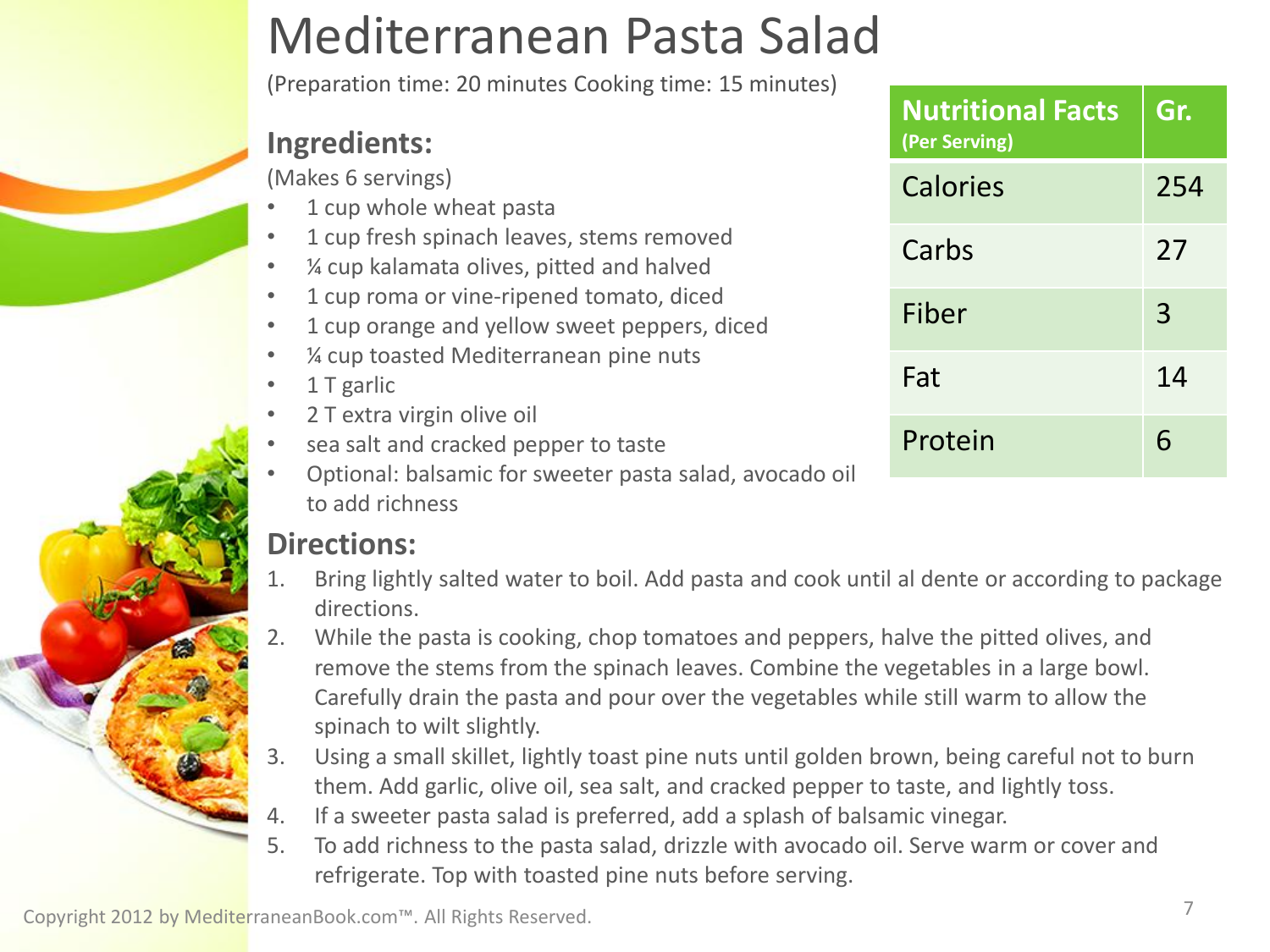### Fresh Vegetable Pasta Salad

(Preparation time: 20 minutes Cooking time: 15 minutes)

#### **Ingredients:**

(Makes 4 servings)

- 8 ounces dry, whole-wheat small pasta (rotini, shells, etc.)  $(*)$
- 1 teaspoon Extra Virgin Olive Oil
- 1 cup onion, chopped
- 2 garlic cloves, chopped
- 1 red bell pepper, chopped
- 1 yellow bell pepper, chopped
- 4 cups fresh spinach, chopped
- 1/2 cup sliced or slivered almonds
- 1/4 teaspoon ground black pepper
- salt to taste

#### **Directions:**

- 1. Bring water to a boil according to package directions for the pasta.
- 2. Heat oil in a skillet over medium-high heat. Add onion and cook 2 minutes. Add garlic and cook 1 minute. Add bell pepper and cook 5 minutes. Add spinach to wilt and remove from heat. Allow to cool while boiling pasta according to package directions (approximately 7 minutes).
- 3. Drain pasta and cool under cold water.
- 4. Combine the vegetable mixture, pasta, almonds, black pepper, and salt.
- 5. Refrigerate or serve.

| <b>Nutritional Facts</b><br>(Per Serving) | Gr.  |
|-------------------------------------------|------|
| <b>Calories</b>                           | 339  |
| Carbs                                     | 53   |
| Fiber                                     | 7.5  |
| Fat                                       | 9    |
| Protein                                   | 11.5 |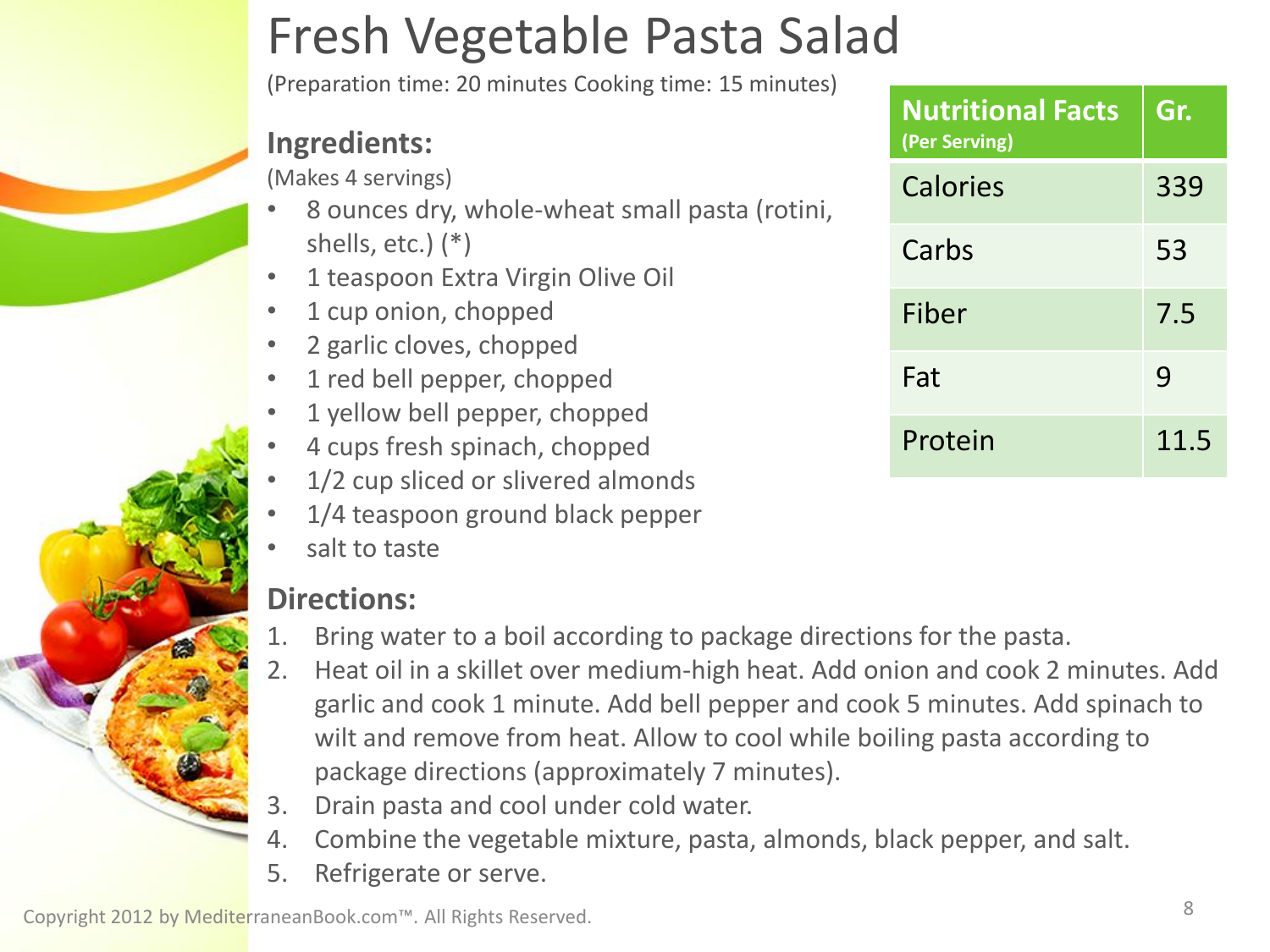### Mediterranean Style Burritos

(Preparation time: 15 minutes Cooking time: 12 minutes)

#### **Ingredients:**

(Makes 4 servings)

- 2T extra virgin olive oil
- 1 red bell pepper
- 1 yellow bell pepper
- 1 red onion
- 1 zucchini
- 1 can black beans
- 1 can diced tomatoes
- 1c cooked brown rice or quinoa
- 2t ground cumin
- 1T chili powder
- $1/2t$  salt
- ground black pepper to taste
- gluten free tortillas (brown rice or sprouted grain tortillas work well)

#### **Directions:**

- 1. Remove seeds from peppers and thinly slice all vegetables.
- 2. Rinse and cook rice or quinoa.
- 3. Heat olive oil in a large skillet. Saute peppers and onions until soft, about 4 minutes. Then add zucchini, cumin, chili powder, salt and pepper, stir and cook for 2 more minutes. Add canned tomatoes (fire roasted tomatoes work nicely) and stir to incorporate. Reduce heat, cover, and continue cooking for an additional 5 minutes.
- 4. Finally, remove from heat, add black beans to skillet and mix thoroughly.
- 5. Heat individual tortilla shell to soften, add one scoop of the veggie and bean mixture to the bottom portion of the tortilla.
- 6. Then top with one scoop of the cooked brown rice or quinoa and roll up into a burrito.

| <b>Nutritional Facts</b><br>(Per Serving) | Gr. |
|-------------------------------------------|-----|
| Calories                                  | 318 |
| Carbs                                     | 56  |
| Fiber                                     | 6   |
| Fat                                       | 6   |
| Protein                                   | 12  |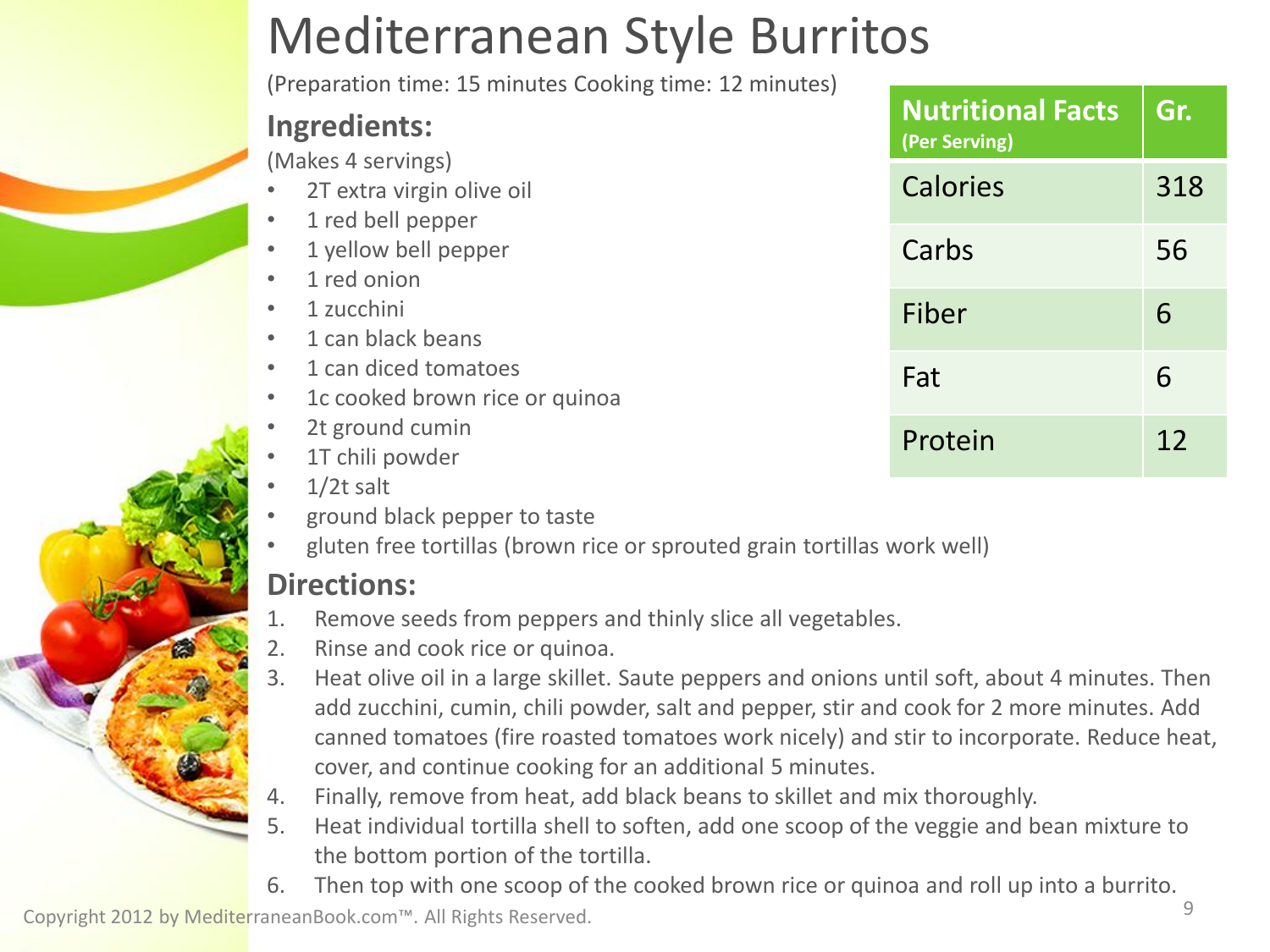### Mediterranean Garlic Bread Pizza

(Preparation time: 120 minutes Cooking time: 20 minutes)

| Ingredients:                                                                                                                                                  | <b>Nutritional Facts</b><br>(Per Serving) | Gr.  |
|---------------------------------------------------------------------------------------------------------------------------------------------------------------|-------------------------------------------|------|
| (Makes 4 servings)<br>1 cup hot water                                                                                                                         | <b>Calories</b>                           | 320  |
| 1 package active dry yeast<br>1 Tablespoon whole cane sugar<br>$\bullet$                                                                                      | Carbs                                     | 63.5 |
| 2 cups whole wheat flour<br>$\bullet$<br>3/4 teaspoon salt (You can use less for low sodium)<br>$\bullet$<br>1 Tablespoon extra virgin olive oil<br>$\bullet$ | Fiber                                     | 11.8 |
| 2 small cans tomato paste without salt<br>$\bullet$<br>3 Tablespoons water<br>$\bullet$                                                                       | Fat                                       | 5    |
| 1 teaspoon to 1 Tablespoon chopped garlic<br>1 teaspoon dried oregano                                                                                         | Protein                                   | 12.6 |

- 1. In a large mixing bowl, combine the 1 cup hot water, sweetener, salt and yeast. Make sure the water is warm to the touch, but not scalding. Allow to rest for 5 minutes for the yeast to bloom.
- 2. Add the 2 cups of whole-wheat flour and oil to the yeast mixture and mix well until all ingredients are incorporated, and the dough is springy. Cover with plastic wrap and place in a warm place to rise until double, about 1 to two hours.
- 3. Pre-heat your oven to 425 degrees.
- 4. Punch the dough down to deflate it. Press the dough into a greased 15 by 10 by 1 inch pan or a 12-14 inch pizza pan. Pinch the edges to form a rim. Cover with plastic wrap and allow to rise for 20 minutes.
- 5. While the dough is rising, mix the tomato paste, water, chopped garlic and dried oregano in a small bowl. If you are using fresh vegetables, add them to the pizza sauce and stir well to coat. This will prevent them from drying out during baking.
- Spread the pizza sauce over the bread dough and bake for 15 to 20 minutes, or until the crust is a light gold color and crisp, and the toppings are tender.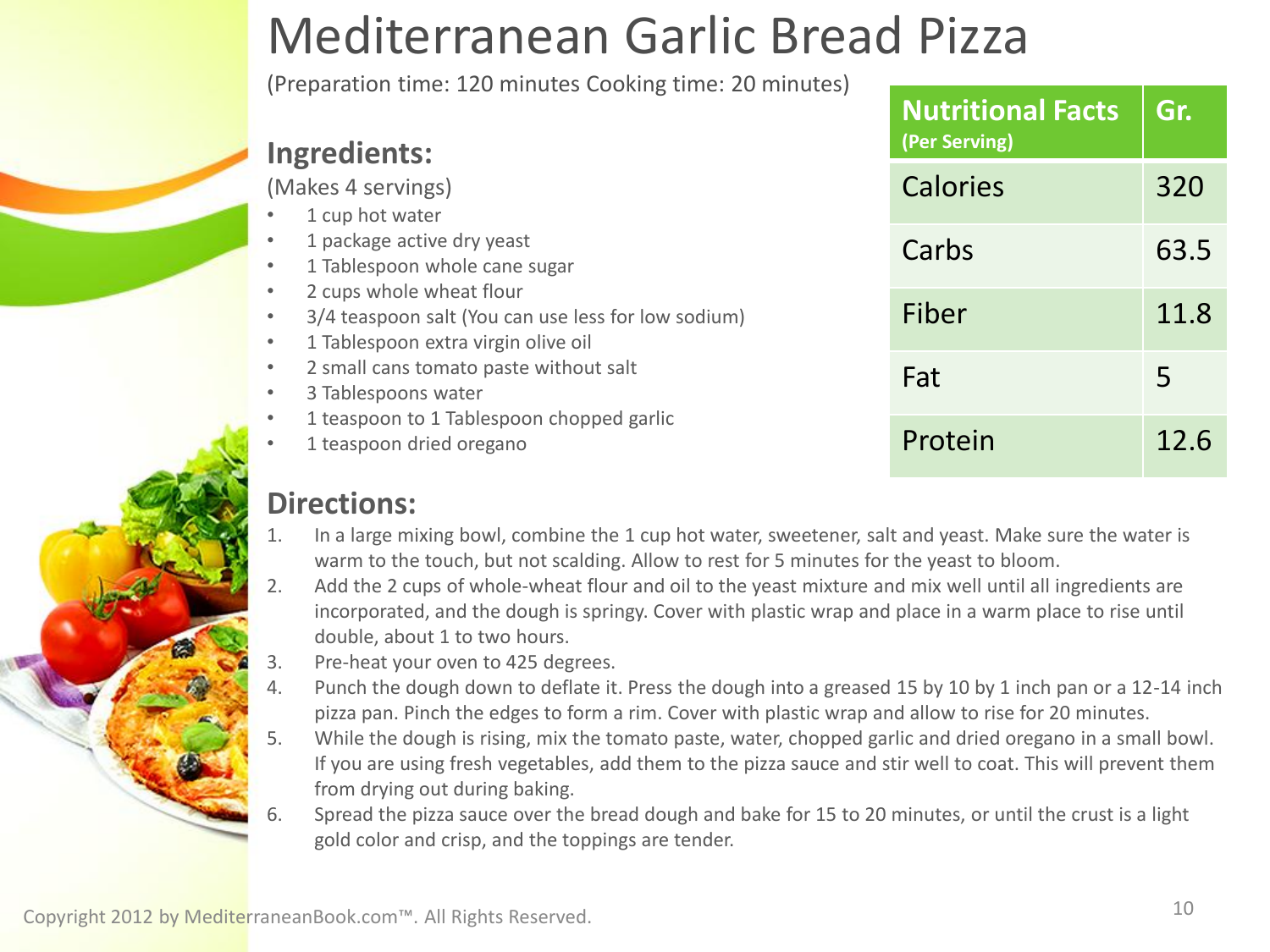### Pasta With Pesto

(Preparation time: 6 minutes Cooking time: 10 minutes)

| <b>Ingredients:</b>                                         | <b>Nutritional Facts</b><br>(Per Serving) | Gr. |
|-------------------------------------------------------------|-------------------------------------------|-----|
| (Makes 8 servings)<br>3/4 cups basil leaves                 | Calories                                  | 384 |
| 1/2 cup shredded parmesan cheese<br>3 tablespoons pine nuts | Carbs                                     | 29  |
| 2 cloves of peeled garlic<br>Pinch of salt                  | Fiber                                     | 2.4 |
| Pinch of pepper<br>1/3 cup extra virgin olive oil           | Fat                                       | 15  |
| 12 ounces of whole wheat pasta<br>2 diced tomatoes          | Protein                                   | 12  |

- 1. In a food processor, add your fresh basil leaves, the 1/2 cup parmesan and pine nuts along with the salt and pepper.
- 2. Run the machine at medium speed while drizzling in your olive oil as the ingredients are blending to create a smooth paste. Be sure to run your food processor until the ingredients are entirely blended. If you need more olive oil for your preferred consistency, then adding more oil won't affect the flavor.
- 3. Boil water and cook your pasta until it is prepared al dente. After your pasta has cooked to the right firmness, drain it in a colander and pour the pasta into a medium size serving bowl.
- Scoop your pesto sauce over the pasta and allow it to soak into the noodles. Also, add your tomatoes and serve the dish immediately.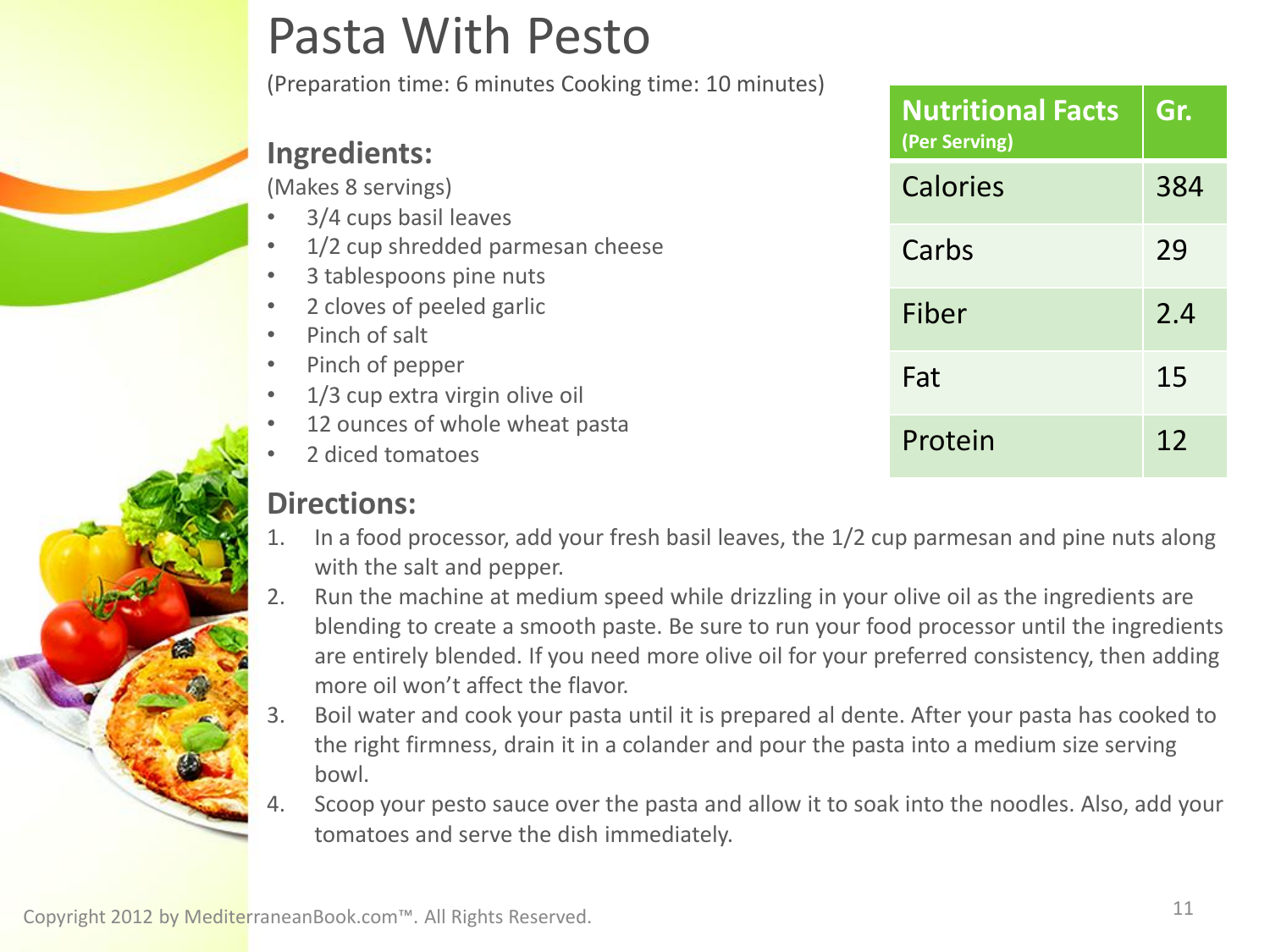### Italian Lasagna

(Preparation time: 30 minutes Cooking time: 30 minutes)

#### **Ingredients:**

(Makes 6 servings)

- 1 large onion
- 1 clove garlic
- 2 tablespoons oil
- 1 teaspoon salt
- 1 can (6 ounces) tomato paste
- 1 cup Meat Stock, bouillon, or water
- 6 ounces wide noodles
- 1 pound skim milk dry cottage cheese
- 1/2 cup skim milk
- 4 ounces Mozzarella cheese ("Pizza cheese")
- 1/4 cup grated Parmesan cheese

#### **Directions:**

- 1. Chop 1 large onion and 1 clove garlic, brown in 1 tablespoon oil, add 1 teaspoon salt, 1 can tomato paste, and 1 cup Meat Stock, bouillon, or water, and simmer for half an hour.
- 2. Meanwhile, bring to a boil 3 quarts salted water.
- 3. Cook 6 ounces wide noodles in the rapidly boiling water until tender (12-15 minutes). Drain and rinse with cold water.
- 4. Mix 1 pound dry cottage cheese with 1/2 cup skim milk and 1 tablespoon oil.
- 5. Slice thinly 4 ounces Mozzarella cheese.
- 6. Alternate in an oiled baking dish layers of noodles, Mozzarella slices, cottage cheese mixture, tomato sauce, and a sprinkling of grated Parmesan cheese until all ingredients are used, topping with grated cheese.
- 7. Back in a 375-degree oven for 30 minutes.

| <b>Nutritional Facts</b><br>(Per Serving) | Gr. |
|-------------------------------------------|-----|
| Calories                                  | 352 |
| Carbs                                     | 29  |
| Fiber                                     | 2.4 |
| Fat                                       | 10  |
| Protein                                   | 27  |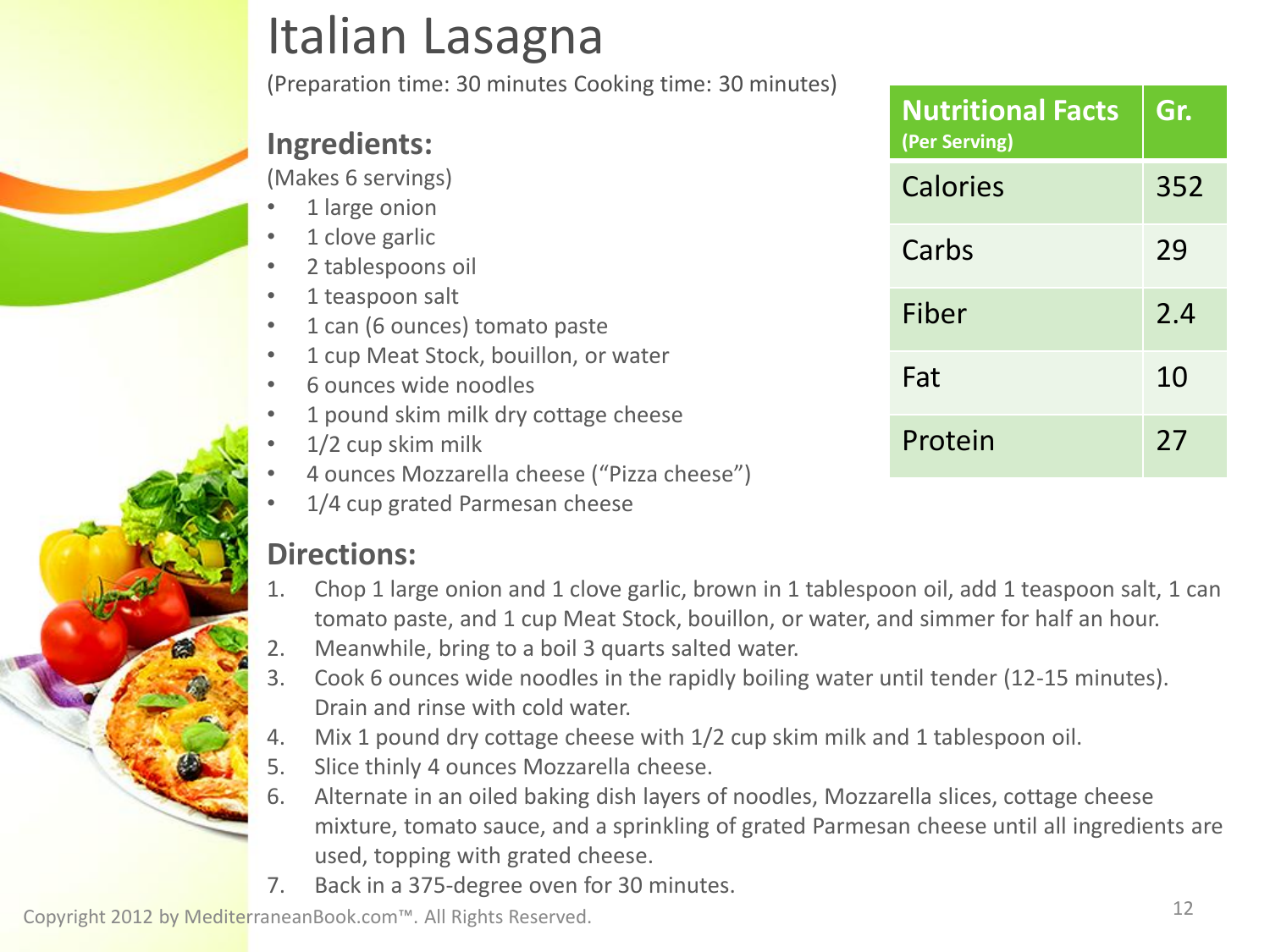### Macaroni With Cheese and Tomato

(Preparation time: 5 minutes Cooking time: 20 minutes)

#### **Ingredients:**

(Makes 4 servings)

- 1 3/4 cups uncooked elbow macaroni
- 1 tablespoon margarine
- 2 tablespoons flour
- 1 1/4 cups skim milk
- 1/2 teaspoon dry mustard
- 1/8 teaspoon fresh ground pepper
- 1 teaspoon Worcestershire sauce
- 1/8 teaspoon hot sauce
- 1 1/2 cups grated reduced-fat cheddar cheese
- 3 tablespoons small cherry tomatoes cut in half
- 1/4 teaspoon basil

- 1. Cook your pasta by following the directions on the package.
- 2. However, don't add the salt or oil.
- 3. After the macaroni is thoroughly cooked, strain the noodles and set them aside.
- 4. Next, in a regular sized pan, melt the margarine and add the flour.
- 5. You'll need to cook the flour for one minute.
- 6. Turn off the heat and add the dry mustard, pepper and Worcestershire sauce.
- 7. Then, stir in the cheddar cheese and allow it to melt.
- 8. Lastly, spread the Parmesan cheese over the top and add the tomatoes and basil.

| <b>Nutritional Facts</b><br>(Per Serving) | Gr. |
|-------------------------------------------|-----|
| Calories                                  | 253 |
| Carbs                                     | 25  |
| Fiber                                     | 2.4 |
| Fat                                       | 8.5 |
| Protein                                   | 20  |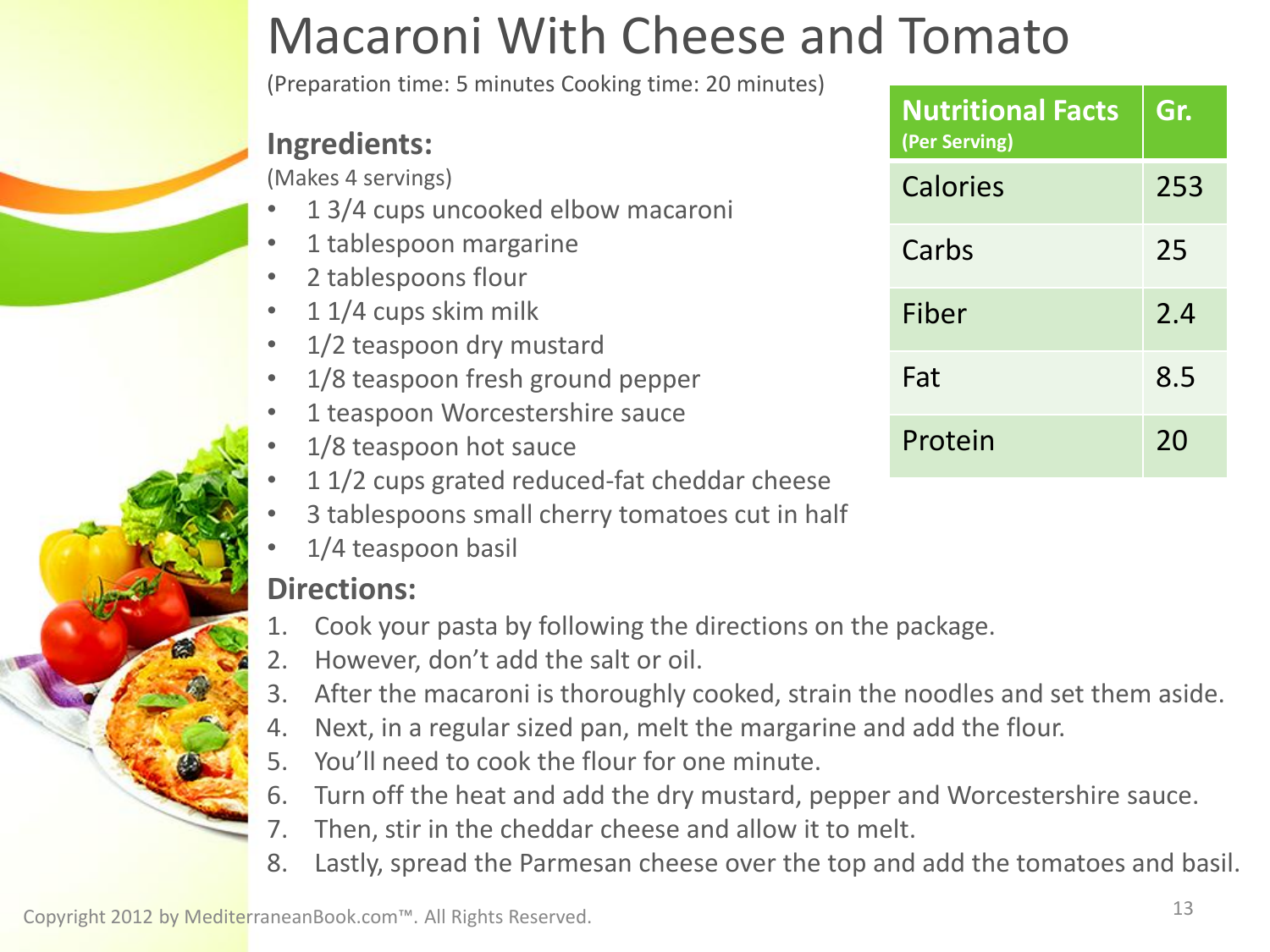### Spicy Broth with Avocado

(Preparation time: 10 minutes Cooking time: 60 minutes)

#### **Ingredients:**

(Makes 4 servings)

- 1 or 2 fresh jalapeno chilies (about 3/4 oz. each)
- 1 quart fat-skimmed chicken or vegetable broth
- 2 strips (1/2 by 3 in.) lime rind (green part only)
- 1 firm-ripe avocado (3/4 lb.)
- 2/3 cup diced Roma tomatoes (optional)
- 2 tablespoons lime juice
- 2 tablespoons fresh cilantro leaves
- Salt

### **Nutritional Facts (Per Serving) Gr.** Calories 142 Carbs 6 Fiber 1.4 Fat 9.8 Protein 9.4

- 1. Rinse chilies and cut in two lengthwise. Put 2 chili halves, broth, and lime rind in a 3 – to 4 – quart pan over high heat; reduce heat to low, cover, bring to a boiling point, and simmer five minutes. Flavor broth and, if desirable, add more chili and simmer, covered, 5 minutes longer.
- 2. Meanwhile, pit and peel avocado. Arrange equal parts of avocado and tomatoes in all of 4 broad, shallow bowls.
- 3. With a slotted spoon, raise chili and lime rind from broth and discard. Stir lime juice in to broth. Gently ladle broth around tomatoes and avocado in bowls. Sprinkle with cilantro leaves. Add salt to taste.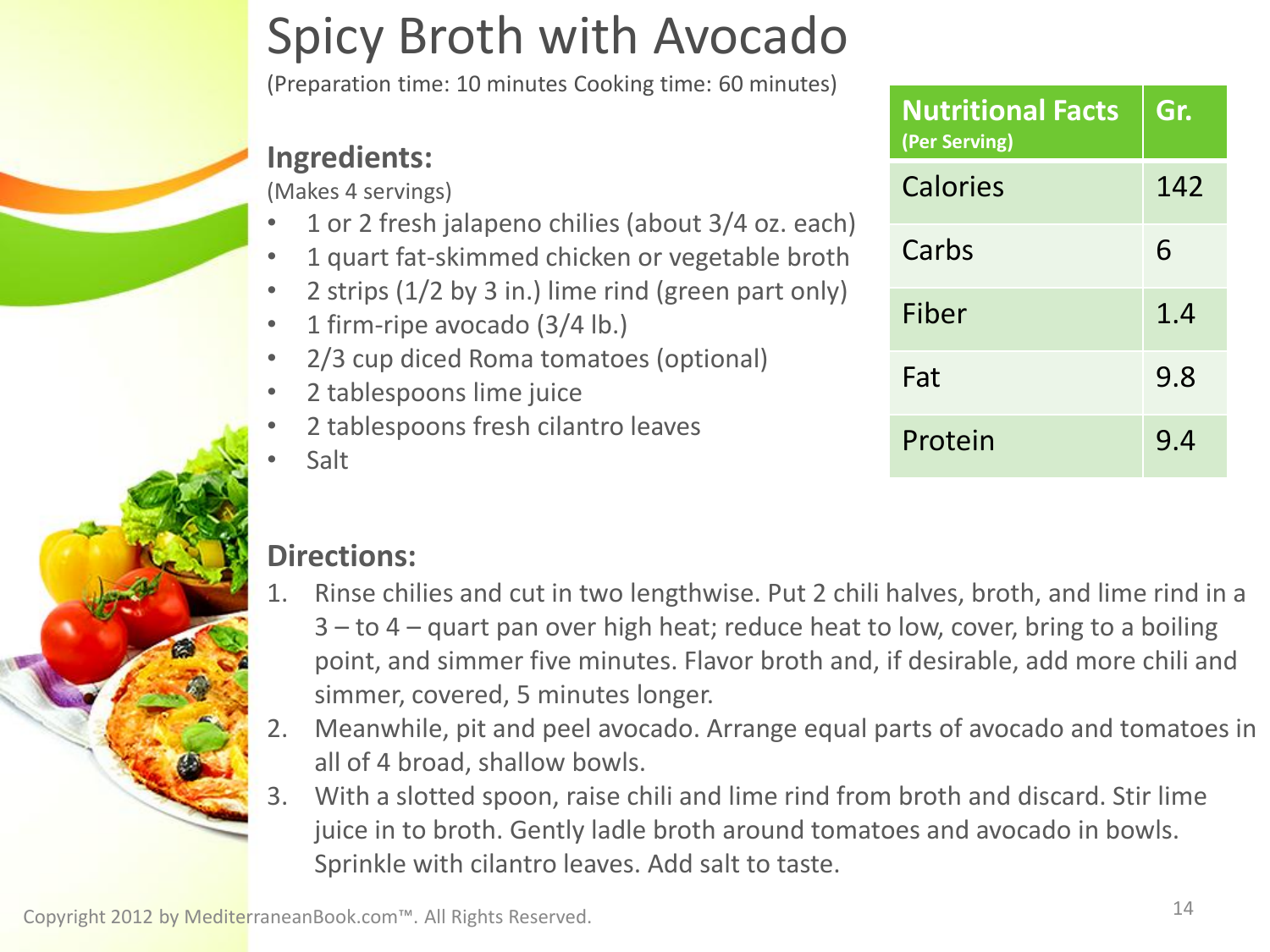### Lentil Soup

(Preparation time: 10 minutes Cooking time: 70 minutes)

#### **Ingredients:**

(Makes 12 servings)

- 3 tbsps olive oil
- 6 celery ribs (1/2 inch dice)
- 3 carrot (peeled, 1/2 inch. dice)
- 2 chopped onions
- 1 lb dried red lentils
- 1/4 cup long grain white rice
- 12 cups water
- 1 tbsp lemon pepper seasoning
- 1 tbsp seasoned salt
- 2 tsps salt

#### **Directions:**

- 1. Add the olive oil to a stockpot. Heat the oil over medium-high heat.
- 2. Add the carrots, celery and onions and saute them for 10 minutes or until they have begun to turn tender and
- 3. the onions have begun to caramelize.
- 4. Add the red lentils, the rice and the water to the pot. Stir to combine the ingredients. Cover the pot and allow
- 5. the ingredients to come to a boil.
- 6. Turn the burner to to medium-low. Simmer the soup for 25 minutes, or until the lentils are soft. Stir
- 7. occasionally.
- 8. Remove the cover and add the lemon pepper, seasoned salt, salt, pepper, and cumin. Continue simmering for
- 9. 20 minutes.
- 10. Add the lemon juice and stir it in.
- 11. Melt the butter in a separate saucepan, if you are using it. Add the mint to the butter and stir.
- 12. Serve the lentil soup in bowls. Add the minted butter to each bowl, if you are using it. Add parsley to garnish.

- 1 1/2 tsps ground black
- pepper
- 1/2 tsp ground cumin (optional)
- 1/4 cup fresh lemon juice
- fresh parsley (optional)
- 2 tbsps butter (optional)
- 1 tsp dried mint (optional)

| <b>Nutritional Facts</b><br>(Per Serving) | Gr. |
|-------------------------------------------|-----|
| Calories                                  | 233 |
| Carbs                                     | 6   |
| Fiber                                     | 1.4 |
| Fat                                       | 6   |
| Protein                                   | 12  |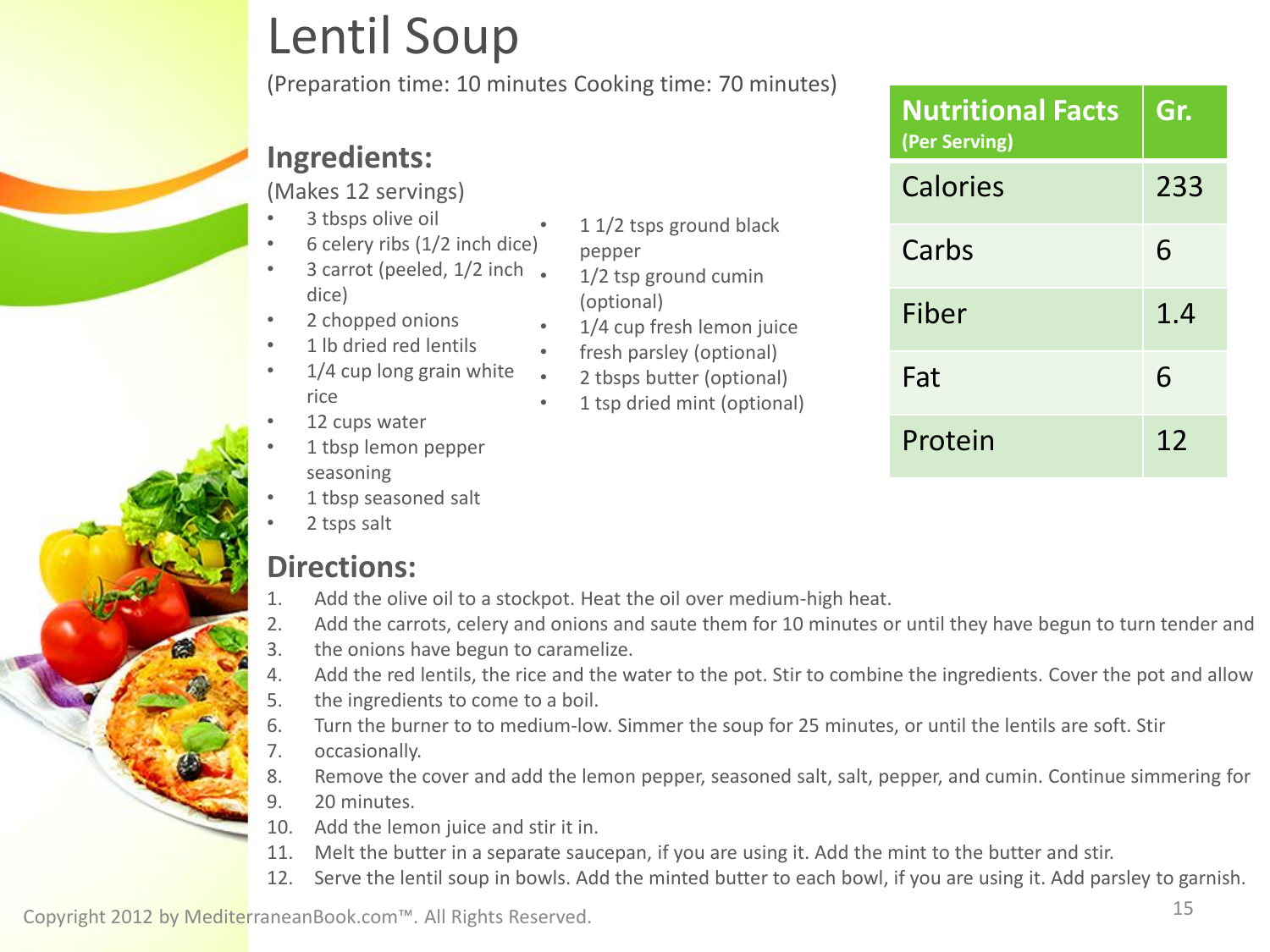### Spinach Ring

(Preparation time: 20 minutes Cooking time: 40 minutes)

#### **Ingredients:**

(Makes 4 servings)

- 1 ½ Pounds spinach
- 4 Tablespoons powdered soy or rice milk
- 1 Cup water
- 1 Teaspoon salt
- ½ Cup bread crumbs
- 1 Pound fresh mushrooms
- 1 Cup boiling water
- 1 Tablespoon oil
- 2 Tablespoons whole-wheat flour mint (optional)

- 1. Preheat oven to 325 degrees Fahrenheit
- 2. Wash, drain, and chop spinach. Set aside. In a large bowl, combine water, salt and powdered milk. Add breadcrumbs and spinach. Mix to combine.
- 3. Place mixture in a small casserole dish or 7-inch ring mold. Place this dish into a larger pan and fill with hot water until halfway up the casserole dish. I prefer to put the water into the pan after I put the pan in the oven.
- 4. Bake for 25 minutes in 325-degree oven.
- 5. Clean and slice mushrooms. Place them in a bowl and cover with boiling water. Let sit for 10 minutes.
- 6. Drain mushrooms but reserve the liquid.
- 7. Saute mushrooms in oil over medium heat for fifteen minutes, stirring occasionally.
- 8. Add flour to the pan and cook for a few minutes to remove the raw flour taste, stirring often.
- 9. Add reserved liquid and stir to combine, cooking over medium heat until desired thickness is reached. For a thinner sauce, sue more liquid, for a thicker sauce, use less liquid.
- 10. Serve mushroom sauce over spinach for an enjoyable side dish.

| <b>Nutritional Facts</b><br>(Per Serving) | Gr. |
|-------------------------------------------|-----|
| Calories                                  | 158 |
| Carbs                                     | 6   |
| Fiber                                     | 1.4 |
| Fat                                       | 5   |
| Protein                                   | ጸ   |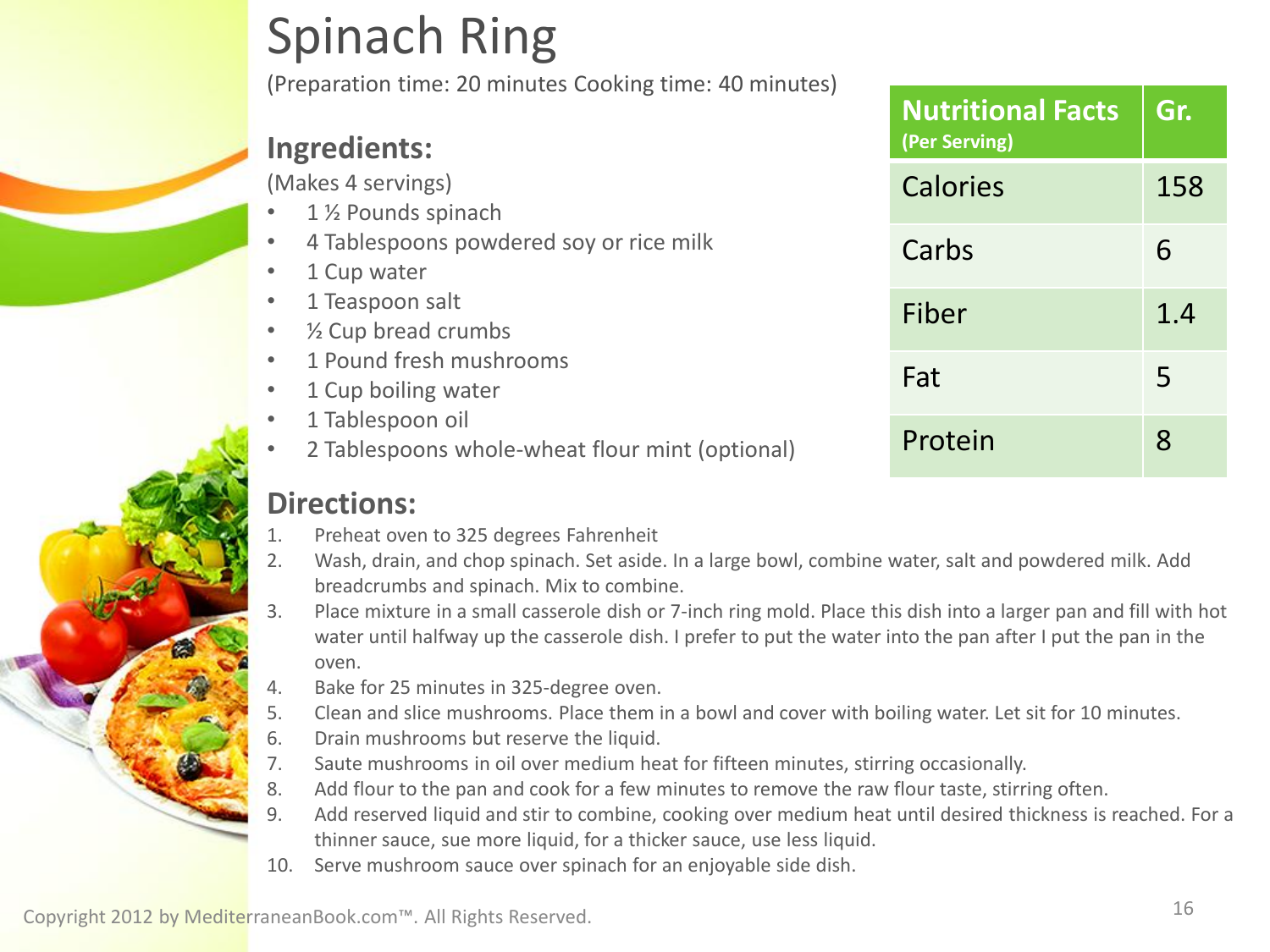## Foil-Wrapped Chicken

(Preparation time: 30 minutes Cooking time: 30 minutes)

|                                                                                                                         | (Per Serving) |     |
|-------------------------------------------------------------------------------------------------------------------------|---------------|-----|
| <b>Ingredients:</b>                                                                                                     | Calories      | 290 |
| (Makes 4 servings)<br>1 whole chicken<br>$\bullet$<br>1/2 lb. fresh mushrooms<br>$\bullet$                              | Carbs         | 6   |
| 1/2 clove garlic<br>$\bullet$<br>1 small onion<br>$\bullet$                                                             | Fiber         | 0.3 |
| 3 fresh parsley sprigs<br>$\bullet$<br>1 tablespoon extra virgin olive oil<br>$\bullet$<br>salt and pepper<br>$\bullet$ | Fat           | 14  |
|                                                                                                                         | Protein       | 35  |

**Nutritional Facts** 

**Gr.**

#### **Directions:**

- Wash the chicken thoroughly, then pat dry. Place on a clean surface with the breast side up. Sever the wing tips with a sharp kitchen knife. Cut along one side of the breastplate, slicing into the inner breast along the ribcage. Pull the breast away from the chicken as you cut. Sever straight through the shoulder; the breast should come off with the wing still attached. Cut into the chicken leg near the body until you reach the bone. Pull the leg behind the chicken, pressing your fingers into the resistant joint until it pops from the socket. Save the carcass to use in chicken stock.
- 2. Wash each of the mushrooms using the faucet. Slice them into 1/2 inch pieces, trimming off and discarding the bottom of each stem. Mince the garlic. Finely chop the onion and parsley.
- 3. Combine the parsley, onion and garlic in a medium bowl. Add the mushrooms and toss them with the mixture. Rub each piece of chicken with olive oil on both sides and sprinkle liberally with salt and pepper. Place one piece of chicken onto a square of aluminum foil. Add a quarter of the mushroom mixture to each packet and fold them shut. Seal the foil packets by triple-folding the edges. Lightly grease a 16×9 baking pan and place the foil packets inside. Place it in the oven (or cook over hot coals as in the traditional manner) for 30 minutes. After removing from oven, unfold one packet containing a chicken breast and insert a meat thermometer into the thickest part of the breast. If the temperature is less than 165 degrees, return the chicken to the oven for another 5-10 minutes.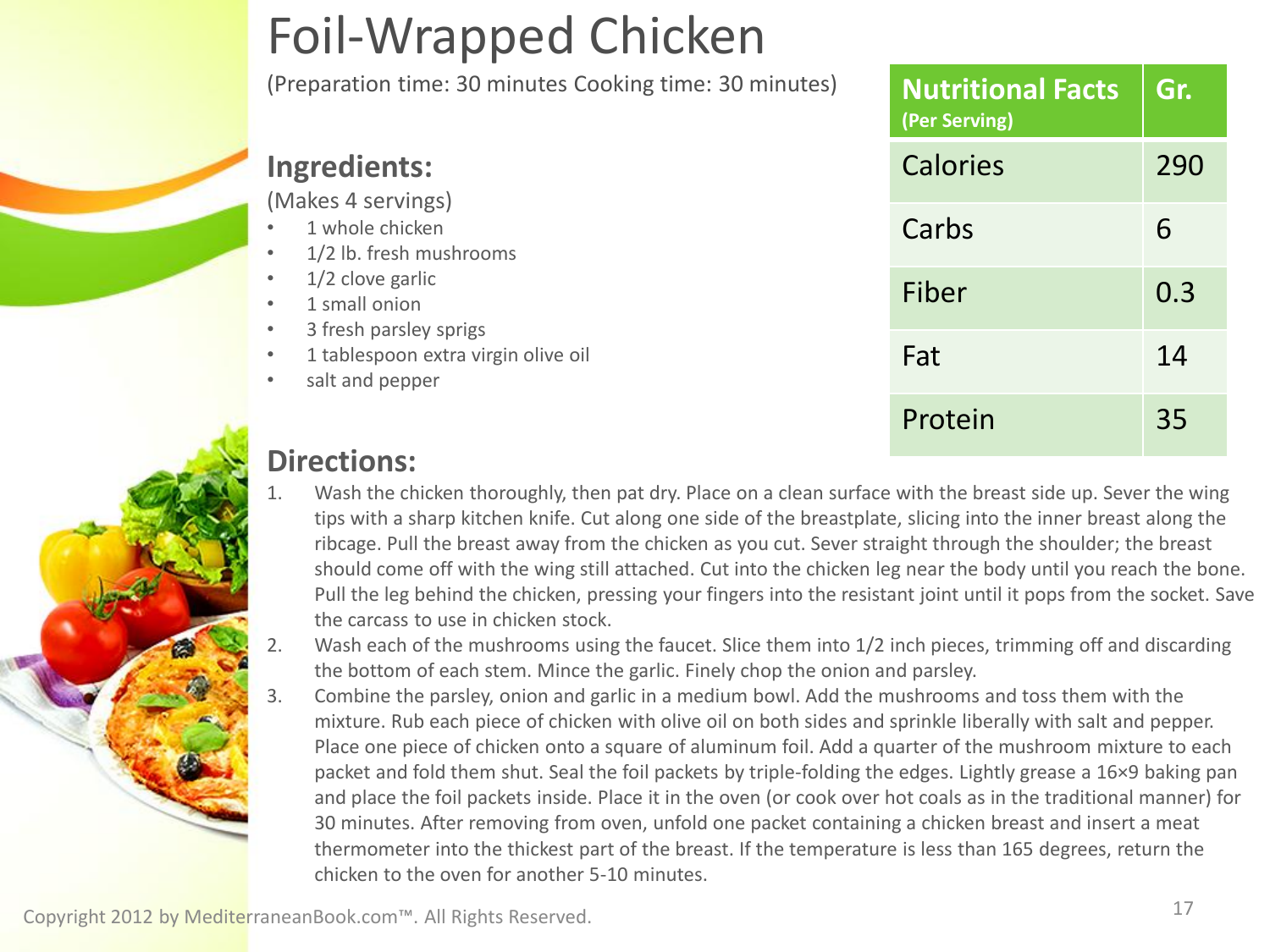### Chicken Chili

(Preparation time: 120 minutes Cooking time: 10 minutes)

#### **Ingredients:**

(Makes 6 servings)

- 4 cups onions, chopped
- 1/8 cup olive oil, plus an ounce or so more for chicken
- 2 cloves garlic, minced
- 2 yellow bell peppers, chopped
- 2 red bell peppers, chopped
- 1 tsp. each of chili powder and ground cumin
- ¼ tsp. each of red pepper flakes and cayenne pepper
- 1 tsp. of salt, plus a sprinkle for chicken
- 2 28 ounce cans of whole tomatoes, undrained and pureed
- ¼ cup of fresh basil, minced
- 4 split chicken breasts with skin
- Fresh ground black pepper

- 1. Cook the onions in a 2 quart pot over medium heat for 10 minutes, or until they are soft and translucent. Add the minced garlic, and cook for another minute. Stir in chopped bell peppers, salt, and all the spices. Cook for another minute. Add pureed tomatoes and stir in the basil. Bring the mixture to a gentle boil, and then reduce to a simmer. Continue to simmer the chili for thirty minutes, stirring occasionally.
- 2. Preheat the oven to 350 degrees while the chili simmers. Rub the chicken with olive oil and the salt. Place the chicken on a baking sheet and place in oven. Roast the chicken for about 40 minutes, or until juices run clear. Once the chicken is cooked, let the chicken sit and cool for a few minutes.
- 3. When the chicken is cool enough to handle, pull the meat off the bones, and cut into one-inch chunks. Add the chicken to the pot of chili, and let it simmer for another 20 minutes uncovered.
- Serve the chili hot

| Copyright 2012 by MediterraneanBook.com™. All Rights Reserved. |  |
|----------------------------------------------------------------|--|
|                                                                |  |

| <b>Nutritional Facts</b><br>(Per Serving) | Gr. |
|-------------------------------------------|-----|
| Calories                                  | 217 |
| Carbs                                     | 5   |
| Fiber                                     | 0.3 |
| Fat                                       | 6   |
| Protein                                   | 20  |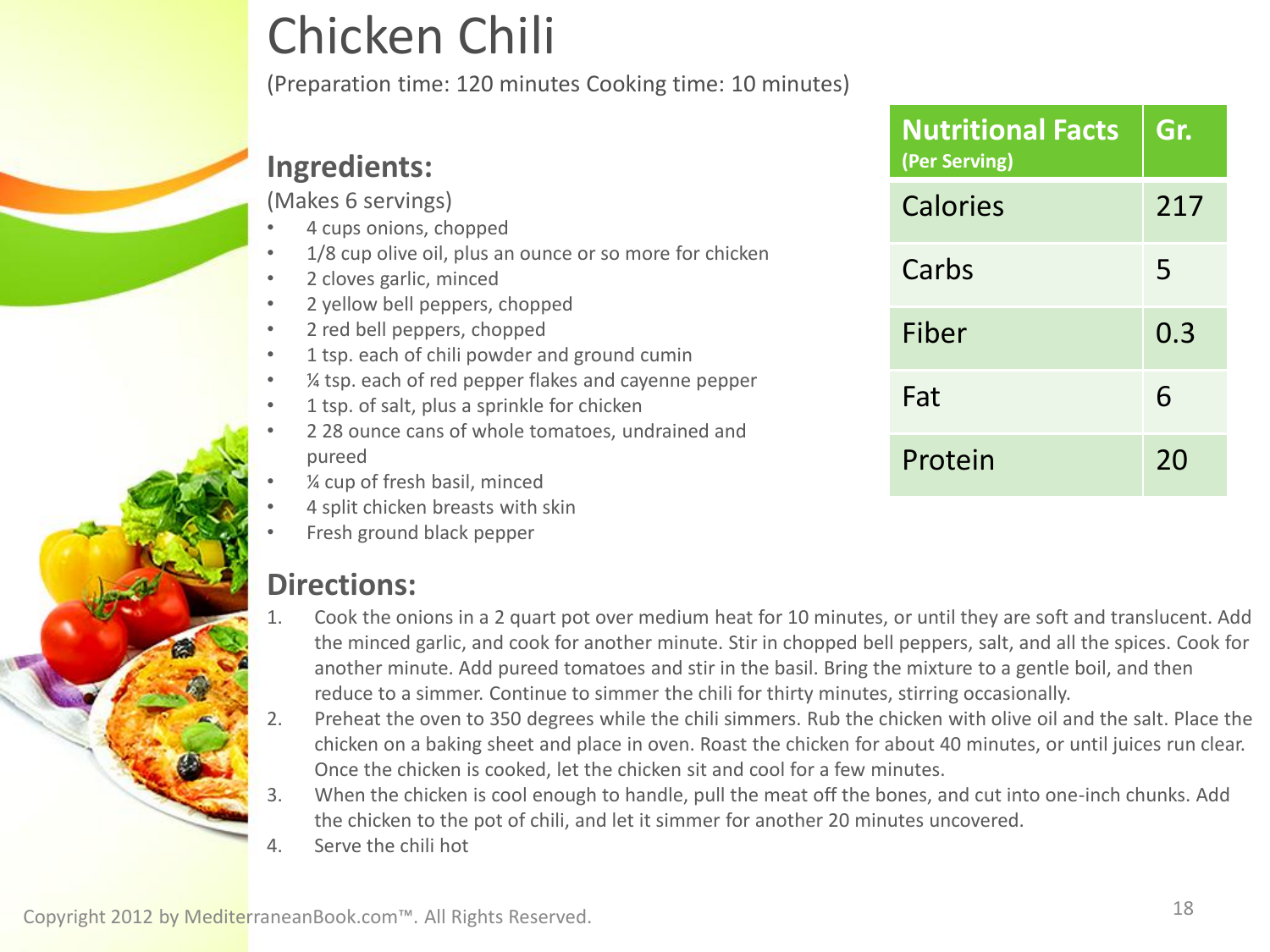#### 1 garlic clove, crushed • 1 dash of sea salt 2/3 cup of broccoli, steamed

**Ingredients:**

(Makes 1 servings)

1/4 cup of Parmesan cheese, grated

1/2 grilled chicken breast

2/3 cup of brown rice pasta, cooked

1 cup baby spinach

### **Directions:**

- 1. In a small pot lightly steam broccoli.
- 2. While the broccoli is steaming, on a dinner plate, place cooked pasta, chicken, crushed garlic, and salt.
- 3. Place plate in microwave to heat it.
- 4. Add steamed broccoli the mixture on the plate.
- 5. Grate cheese over the top.
- 6. Sprinkle spinach on top of the cheese.
- Enjoy!

### Grilled Chicken Pasta

(Preparation time: 7 minutes)

| <b>Nutritional Facts</b><br>(Per Serving) | Gr.           |
|-------------------------------------------|---------------|
| Calories                                  | 210           |
| Carbs                                     | 15            |
| Fiber                                     | $\mathcal{P}$ |
| Fat                                       | 9             |
| Protein                                   | 26            |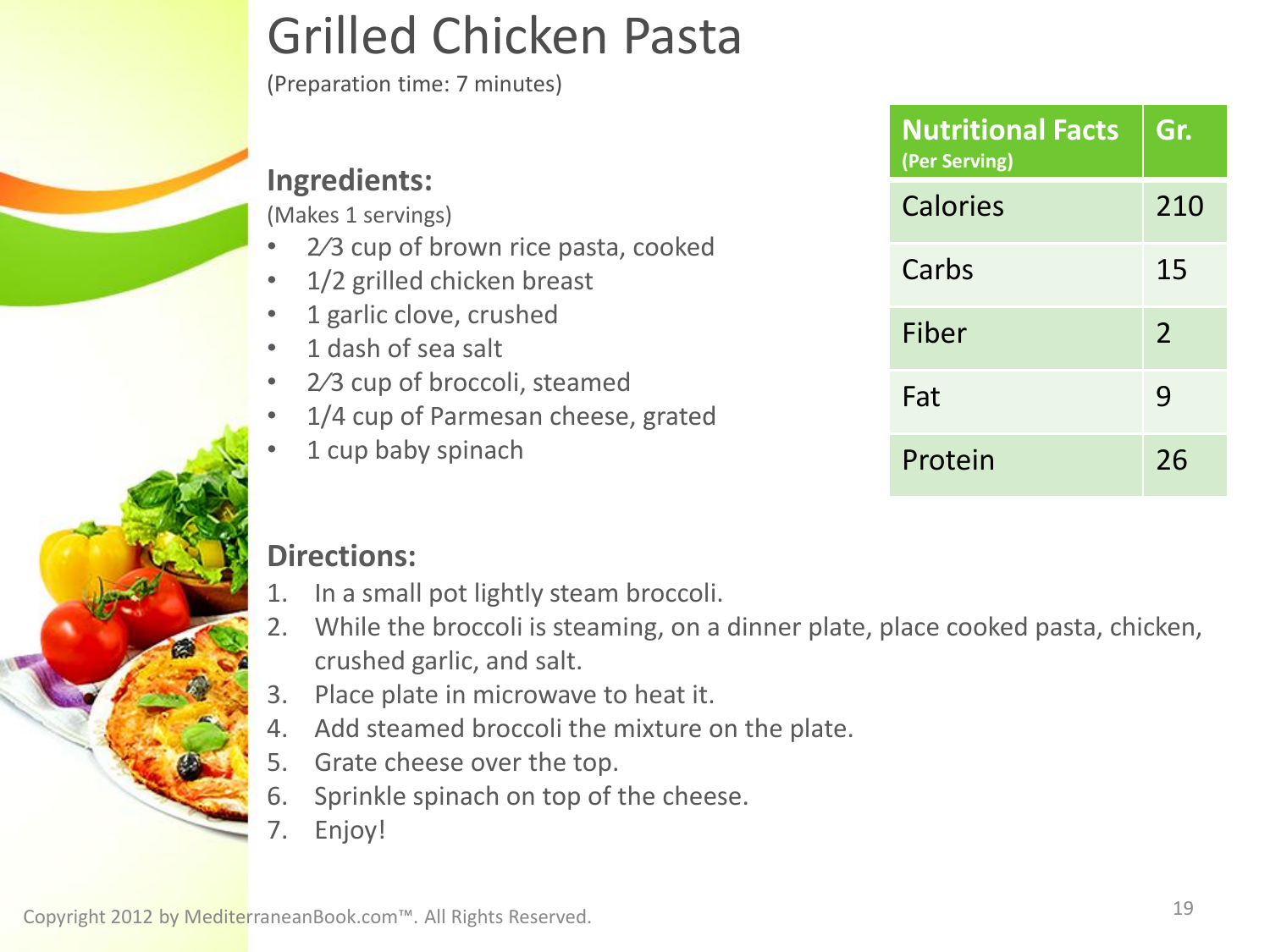### Pasta, Chicken, Beans and Mushrooms

(Preparation time: 10 minutes Cooking time: 30 minutes)

| Ingredients:                                                                                                  | <b>Nutritional Facts</b><br>(Per Serving) | Gr. |
|---------------------------------------------------------------------------------------------------------------|-------------------------------------------|-----|
| (Makes 4 servings)<br>2 boneless, skinless chicken breasts, 4 ounces each                                     | <b>Calories</b>                           | 408 |
| 1 tablespoon olive oil<br>$\bullet$<br>1/2 cup chopped white onion<br>$\bullet$                               | Carbs                                     | 5   |
| 1 cup sliced mushrooms<br>$\bullet$<br>1 cup white beans, cooked<br>$\bullet$<br>2 tablespoons chopped garlic | Fiber                                     | 0.3 |
| 1/4 cup chopped fresh basil<br>$\bullet$<br>12 ounces uncooked rotelle pasta (Whole)<br>$\bullet$             | Fat                                       |     |
| 1/4 cup Parmesan cheese<br>Ground black pepper, to taste                                                      | Protein                                   | 28  |

#### **Directions:**

- Pre-heat the oven @ 350 for 10 mins. Then cook the chicken @ 350 for 30 minutes or 375 for 20 minutes or cook until the exterior is browned and the interior of the chicken is cooked through (juices should no longer appear bloody). The most interior part of the chicken breast should be 165o F.
- 2. Once the chicken has been sufficiently heated, transfer to a cutting board and allow it to cool for 5 minutes prior to cutting into strips.
- 3. In a large skillet (preferably non-stick), pour in olive oil. Sauté vegetables including mushrooms and white onions until tender, about 5 minutes. Add the cooked white beans, fresh basil, garlic and grilled chicken strips. Stir well to make the mixture homogeneous and keep it warm on the stovetop at a low temperature.
- Next, fill a large saucepan % full with water and bring to a boil. Add dry pasta and cook in boiling water according to package directions, around 10 to 12 minutes.
- 5. When pasta has finished cooking, drain it thoroughly. Next, add the pasta to the chicken mixture on the stovetop.
- 6. Serve immediately, garnishing with black pepper and one tablespoon of Parmesan cheese.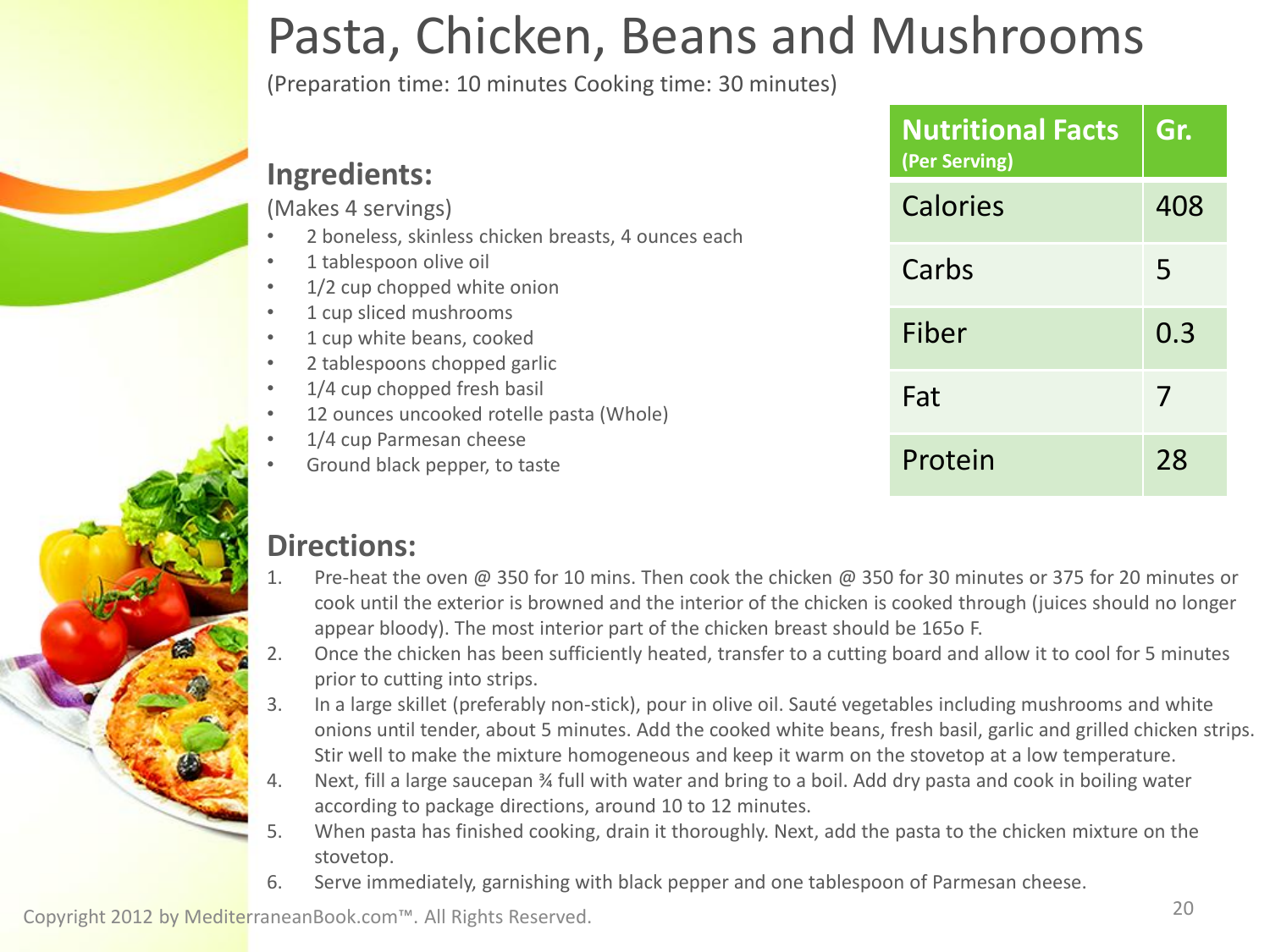### Bean Patties

(Preparation time: 10 minutes Cooking time: 30 minutes)

#### **Ingredients:**

(Makes 4 servings)

- 1 cup dried red kidney beans, soaked overnight in 1 quart of water
- 2 tablespoons oil
- 1/2 cup chopped chives, shallots and/or parsley
- 1 lemon

| <b>Nutritional Facts</b><br>(Per Serving) | Gr.  |
|-------------------------------------------|------|
| Calories                                  | 240  |
| Carbs                                     | 8    |
| Fiber                                     | 3    |
| Fat                                       | 7.75 |
| Protein                                   | 10.3 |

- 1. Cook pre-soaked beans in vegetable stock over a low flame until very tender. Drain off the stock and set it aside. (Vegetable stock is naturally low in sodium and preservative free and is easy to make at home simply by boiling onions, carrots, celerey, tomatoes, potatoes, and any other vegetables you have on hand. )
- 2. Heat two tablespoons of oil in a skillet, then add ½ cup of parsley, chives, shallots or any mixture of the three, then add the beans.
- 3. Mash all of the beans with a fork then add the stock, stirring occasionally.
- 4. When almost all the water has evaporated from the pan, form the mixture into patties. Serve with a slice of lemon.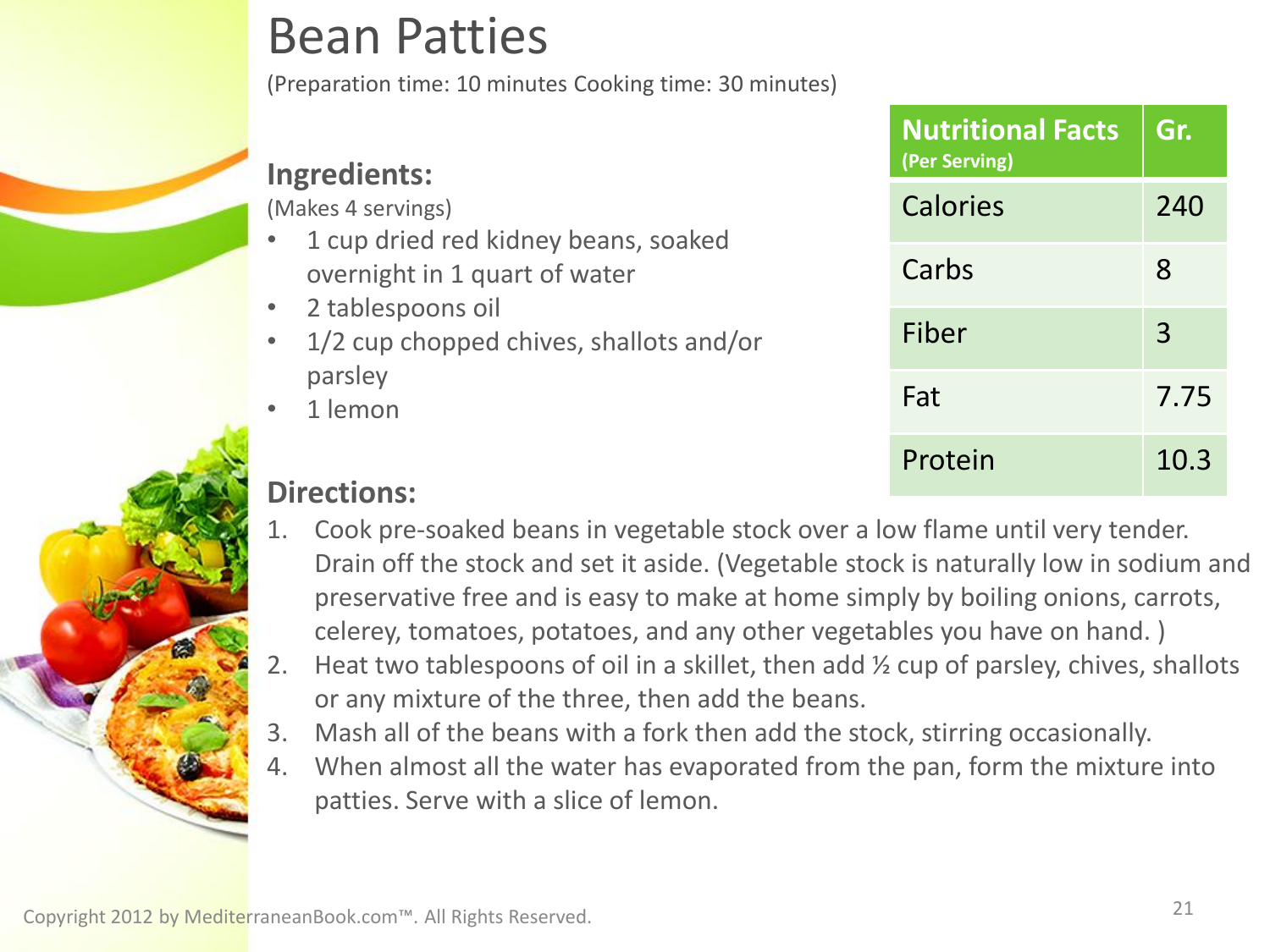### Veggie Burger

(Preparation time: 5 minutes Cooking time: 10 minutes)

#### **Ingredients:**

(Makes 8 servings)

- 4 garlic cloves (minced)
- 3-4 tablespoons olive oil
- 8 large Portobello mushrooms
- 8 slices reduced fat Provolone cheese
- 8 crusty rolls (split)
- 2/3 cup basil pesto
- 3 cups arugula
- 2/3 cup sun-dried tomatoes in olive oil (drained and chopped)
- 1/4 cup sliced black olives (optional)
- Salt and pepper (optional)

- 1. Preheat your grill to medium-high. Mix the oil and garlic in a bowl, and brush the mixture on the mushrooms. Season the mushrooms with salt and pepper. Grill the mushrooms for about 5-7 minutes stalk side down or until they are tender.
- 2. Flip the Portobellos over and top with Provolone cheese. Cook covered for about 3 minutes or until the cheese has melted. Remove from the grill. Cut the rolls in half and grill cut sides for a minute or two to brown.
- 3. Assemble your veggie burger by spreading pesto on the bottom of the roll. Top with arugula, sun-dried tomatoes and olive slices.

| <b>Nutritional Facts</b><br>(Per Serving) | Gr. |
|-------------------------------------------|-----|
| Calories                                  | 251 |
| Carbs                                     | 8   |
| Fiber                                     | 3   |
| Fat                                       | 6.4 |
| Protein                                   | 7.3 |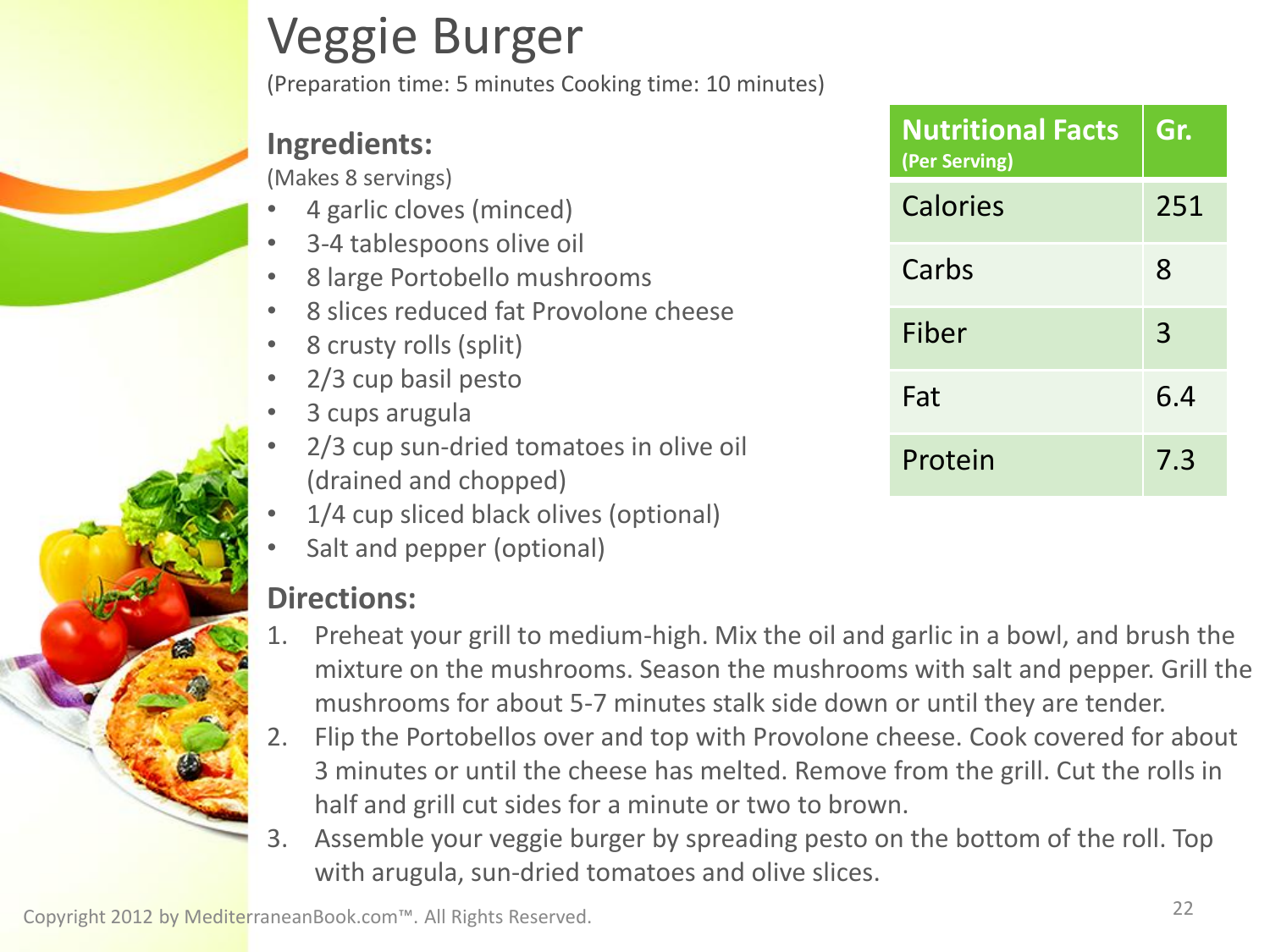### Closing Thoughts

Thanks for reading our free ecookbook. If you liked it…**you'll absolutely love our 28 days Mediterranean diet plan** and the cookbook with **over 100 healthy Mediterranean recipes.**

The only thing left now is for you to take action. We can tell you what to do and how to do it, but we can't make you do it.

That's up to you.

We will close out by reminding you of a wise saying we learned years ago that has monumentally changed our lives...

*There are only two ways to get to the top of an oak tree:*

*One is to sit on an acorn and wait.*

*The other is to start climbing…*

*…See you at the top!* Copyright 2012 by MediterraneanBook.com™. All Rights Reserved. 23

*"I just wanted to spread the good word about this diet and this website! I've used the information given to me and it has been very helpful! To date, I have lost 30lb!!*

*All it takes is changing your lifestyle. I took a good look at what I was eating and the way it made me feel, which was horrible. I feel so much better now and I am amazed by the difference in my cholesterol levels, my vitamin D level has climbed back up quickly, too.*

*I've also become addicted to Hummus!! lol*

*Thanks everyone !!"*

*Christi S.*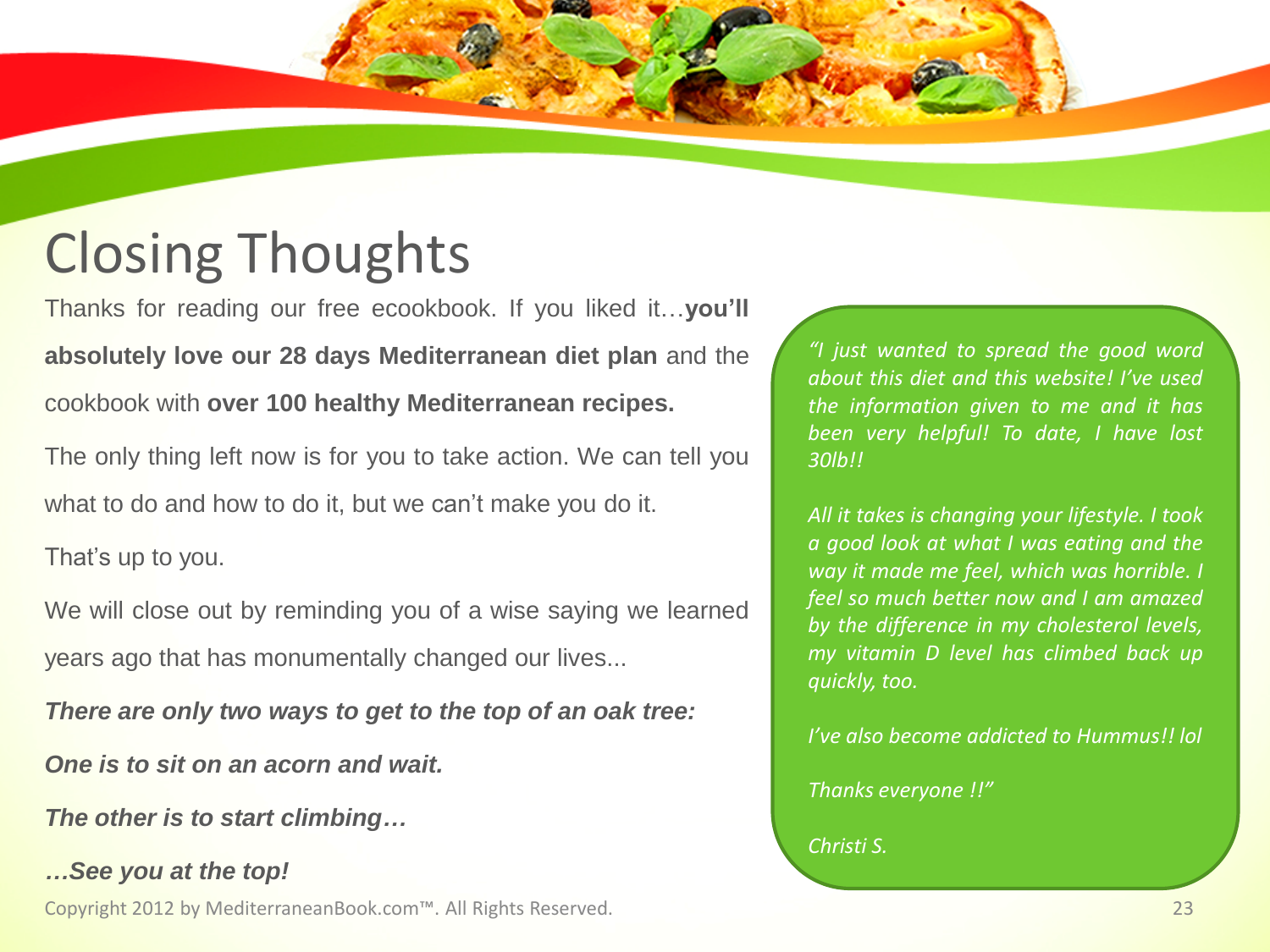### About the Authors

Enrico Forte is a certified nutrition and wellness consultant and member of the Alliance for Natural Health USA (http://www.anh-usa.org/).

It's since 2004 that Enrico and his wife Valerie use Mediterraneanbook.com to help people change their eating lifestyles.

They are Italians, and the same principles in the ebook have worked for their families for centuries.



#### **Contact Us:**

- [support@mediterraneanbook.com](mailto:support@mediterraneanbook.com)
- [Follow us on Twitter](https://twitter.com/meddietbook)
- [Become a Facebook](http://www.facebook.com/MediterraneanDietBook) [Fan](http://www.facebook.com/MediterraneanDietBook)
- [Connect with Google Plus](https://plus.google.com/106330415739460445793)